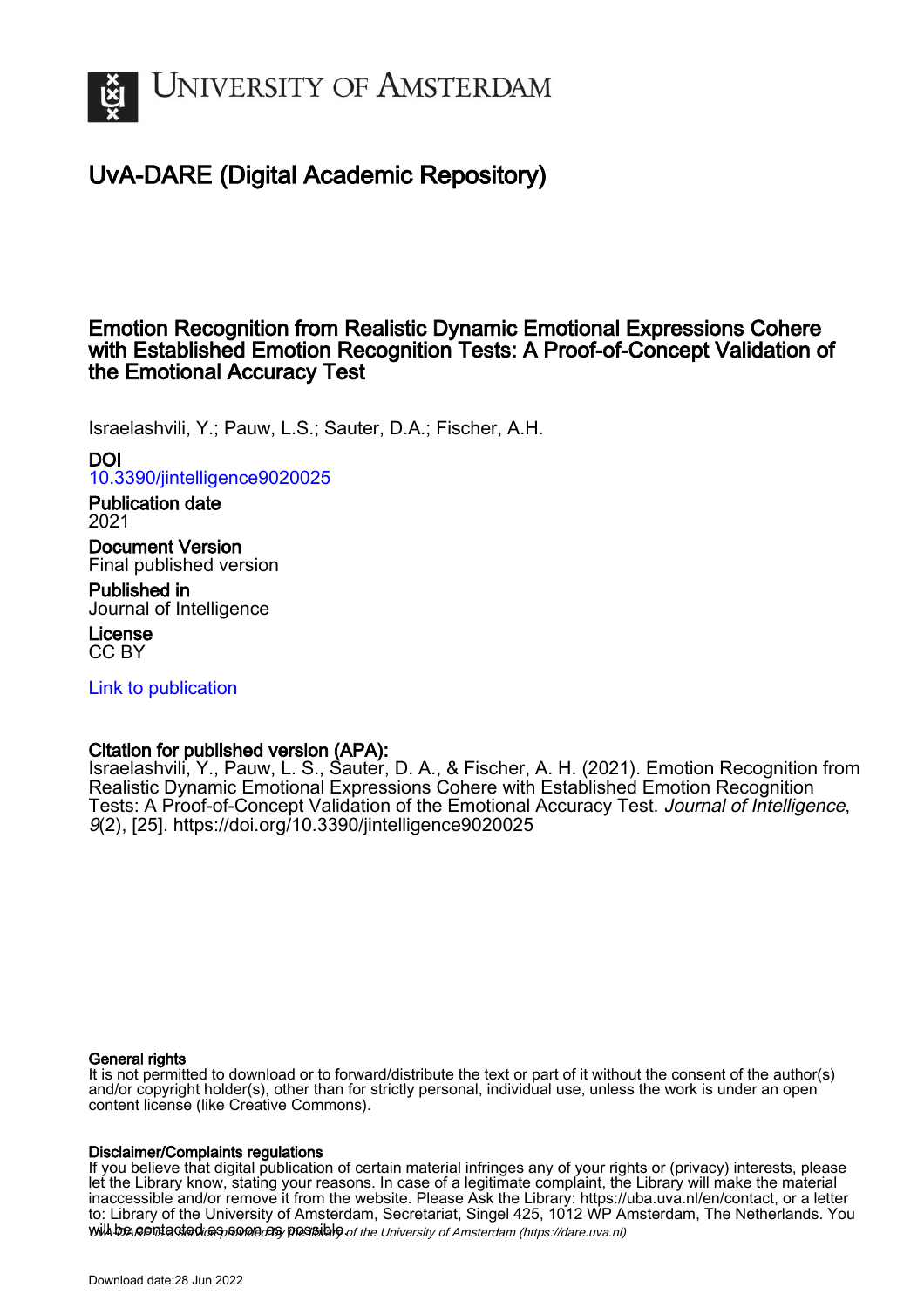



# *Article* **Emotion Recognition from Realistic Dynamic Emotional Expressions Cohere with Established Emotion Recognition Tests: A Proof-of-Concept Validation of the Emotional Accuracy Test**

**Jacob Israelashvili 1,[\\*](https://orcid.org/0000-0003-1289-223X) , Lisanne S. Pauw <sup>2</sup> , Disa A. Sauter <sup>3</sup> and Agneta H. Fischer <sup>3</sup>**

- <sup>1</sup> Psychology Department, The Hebrew University of Jerusalem, Jerusalem 9190501, Israel<br><sup>2</sup> Department of Department and University of Mington 49149 Mington Company Insuration
- <sup>2</sup> Department of Psychology, University of Münster, 48149 Münster, Germany; lpauw@uni-muenster.de<br><sup>3</sup> Equility of Social and Bohavioral Sciences, Department of Psychology, University of Amsterdam
- Faculty of Social and Behavioral Sciences, Department of Psychology, University of Amsterdam, 1001 NK Amsterdam, The Netherlands; D.A.Sauter@uva.nl (D.A.S.); a.h.fischer@uva.nl (A.H.F.)
- **\*** Correspondence: jacobise@mail.tau.ac.il



**Citation:** Israelashvili, Jacob, Lisanne S. Pauw, Disa A. Sauter, and Agneta H. Fischer. 2021. Emotion Recognition from Realistic Dynamic Emotional Expressions Cohere with Established Emotion Recognition Tests: A Proof-of-Concept Validation of the Emotional Accuracy Test. *Journal of Intelligence* 9: 25. [https://doi.org/10.3390/jintelligence](https://doi.org/10.3390/jintelligence9020025) [9020025](https://doi.org/10.3390/jintelligence9020025)

Received: 6 December 2020 Accepted: 26 April 2021 Published: 7 May 2021

**Publisher's Note:** MDPI stays neutral with regard to jurisdictional claims in published maps and institutional affiliations.



**Copyright:** © 2021 by the authors. Licensee MDPI, Basel, Switzerland. This article is an open access article distributed under the terms and conditions of the Creative Commons Attribution (CC BY) license (https:/[/](https://creativecommons.org/licenses/by/4.0/) [creativecommons.org/licenses/by/](https://creativecommons.org/licenses/by/4.0/)  $4.0/$ ).

**Abstract:** Individual differences in understanding other people's emotions have typically been studied with recognition tests using prototypical emotional expressions. These tests have been criticized for the use of posed, prototypical displays, raising the question of whether such tests tell us anything about the ability to understand spontaneous, non-prototypical emotional expressions. Here, we employ the Emotional Accuracy Test (EAT), which uses natural emotional expressions and defines the recognition as the match between the emotion ratings of a target and a perceiver. In two preregistered studies ( $N_{total}$  = 231), we compared the performance on the EAT with two well-established tests of emotion recognition ability: the Geneva Emotion Recognition Test (GERT) and the Reading the Mind in the Eyes Test (RMET). We found significant overlap  $(r > 0.20)$  between individuals' performance in recognizing spontaneous emotions in naturalistic settings (EAT) and posed (or enacted) non-verbal measures of emotion recognition (GERT, RMET), even when controlling for individual differences in verbal IQ. On average, however, participants reported enjoying the EAT more than the other tasks. Thus, the current research provides a proof-of-concept validation of the EAT as a useful measure for testing the understanding of others' emotions, a crucial feature of emotional intelligence. Further, our findings indicate that emotion recognition tests using prototypical expressions are valid proxies for measuring the understanding of others' emotions in more realistic everyday contexts.

**Keywords:** emotion recognition; emotional accuracy; empathy; individual differences

# **Highlights**

- A positive relation was found for the recognition of posed, enacted and spontaneous expressions.
- Individual differences were consistent across the three emotion recognition tests.
- Participants most enjoyed the test with real emotional stories (EAT).

# **1. Introduction**

Scholars in different research traditions have argued that the ability to understand the emotions of other people is essential for successful interpersonal relationships (e.g., [Elfenbein et al.](#page-12-0) [2007;](#page-12-0) [Fischer and Manstead](#page-13-0) [2016;](#page-13-0) [Hall et al.](#page-13-1) [2009;](#page-13-1) [Salovey and Mayer](#page-13-2) [1990\)](#page-13-2). Individuals who understand others' emotions can respond to them effectively. Indeed, problems with understanding others' emotions, a common feature of many psychopathologies, often coincide with problems in interpersonal relationships [\(Halberstadt et al.](#page-13-3) [2001;](#page-13-3) [Hall et al.](#page-13-1) [2009;](#page-13-1) [Hampson et al.](#page-13-4) [2006;](#page-13-4) [Elfenbein et al.](#page-12-1) [2002,](#page-12-1) [2007\)](#page-12-0). Due to the crucial role of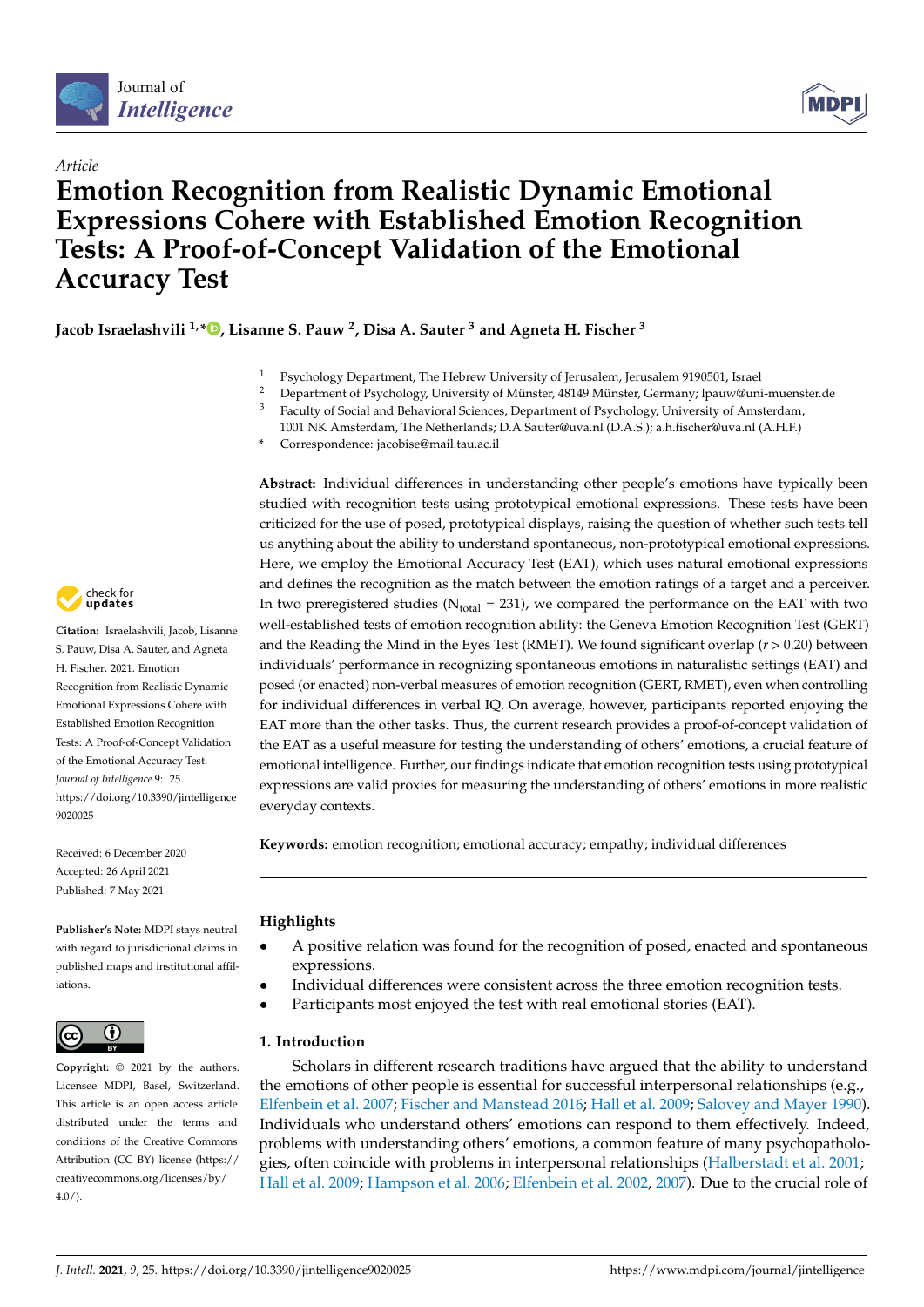understanding others' emotions in social relationships, various tests have been developed to index individual differences in the ability to understand others' emotions. This work has tended to use prototypical emotional facial expressions created in a lab context. Here, we take the first step towards validating a new measure that differs from existing tests in several ways: the Emotional Accuracy Test (EAT) assesses emotion recognition from spontaneous, multi-modal emotional expressions reflecting real-life emotional situations. We compare performance on the EAT with existing measures of emotion recognition, and also examine participants' enjoyment of the different tests.

#### *1.1. Assessing Individual Differences in Emotion Recognition*

Various emotion recognition tests have been developed to assess how well people recognize others' emotions (see [Israelashvili et al.](#page-13-5) [2019a;](#page-13-5) [Schlegel et al.](#page-14-0) [2019\)](#page-14-0). These tests commonly use stylized stimuli of brief static or dynamic posed emotional expressions. The expressions show stereotypical configurations of facial movements of the so-called basic emotions. Recently, tests using other nonverbal channels, such as bodily movements, or the voice, have been developed as well, often including a broader range of different emotions (e.g., Emotion Recognition Index; [Scherer and Scherer](#page-13-6) [2011;](#page-13-6) Geneva Emotion Recognition Test; [Schlegel et al.](#page-14-1) [2014\)](#page-14-1). However, existing tests nevertheless make use of brief, posed emotional expressions as stimuli.

Although the use of posed expressions allows researchers a high degree of experimental control, the use of posed expressions can inflate recognition accuracy rate relative to spontaneous expressions (e.g., [Nelson and Russell](#page-13-7) [2013;](#page-13-7) but see [Sauter and Fischer](#page-13-8) [2018\)](#page-13-8). Moreover, concerns have been raised over whether perceivers can reliably recognize emotions from spontaneous expressions at all [\(Russell](#page-13-9) [1994\)](#page-13-9), though some studies have shown good accuracy of spontaneous emotion expressions (e.g., [Sauter and Fischer](#page-13-8) [2018;](#page-13-8) [Wagner](#page-14-2) [1990\)](#page-14-2). Posed stimuli have also been criticized for being artificial and, consequently, not representative of expressions that occur in real life [\(Barrett et al.](#page-12-2) [2019;](#page-12-2) [Israelashvili et al.](#page-13-10) [2019b;](#page-13-10) [Scherer et al.](#page-13-11) [2011\)](#page-13-11). It is, however, unclear whether participants scoring highly on standardized emotion recognition tests are especially good at recognizing emotion prototypes, or whether they are also able to understand others' emotions in everyday life. Previous research has compared recognition rates for the recognition of spontaneous vs. posed emotional expressions (e.g., [Sauter and Fischer](#page-13-8) [2018\)](#page-13-8), but this research did not include frequently used tests. Therefore, it is still unclear whether recognition tests using both posed and spontaneous stimuli derived from everyday emotional life experiences are based on a shared underlying ability.

A second concern that has been raised about existing emotion recognition tasks is that verbal information is mostly absent [\(Hall and Schmid Mast](#page-13-12) [2007\)](#page-13-12). This is remarkable, because humans often express their emotions verbally, for example, by scolding others, requesting help, or proclaiming their affection. In fact, we have a remarkably strong inclination to verbally share emotional events with others by telling others about our affective experiences (for a review, see [Rim](#page-13-13)é [2009\)](#page-13-13). In such narratives, the person sharing their experience typically explains what happened, what they thought, and how it made them feel and why. Such verbal narratives are often accompanied by non-verbal expressions. Thus, in daily life, observers typically have non-verbal and verbal information available when trying to understand others' emotions, whereas, while the recognition of emotions from decontextualized expressions using only one modality can provide essential knowledge about the role of specific kinds of information for emotional communication, it may not capture how well people recognize emotions in more complex and multi-faceted daily life situations.

To address these concerns, several recognition tasks have recently been developed that feature a combination of verbal and non-verbal emotional cues. The stimuli in these new recognition tasks are based around autobiographical emotional stories. For example, the *Empathic accuracy* paradigm<sup>[1](#page-12-3)</sup> [\(Zaki et al.](#page-14-3) [2008;](#page-14-3) [Ta and Ickes](#page-14-4) [2017;](#page-14-4) [Ong et al.](#page-13-14) [2019\)](#page-13-14) assesses the perceiver's sensitivity to changes in the affective valence of a target person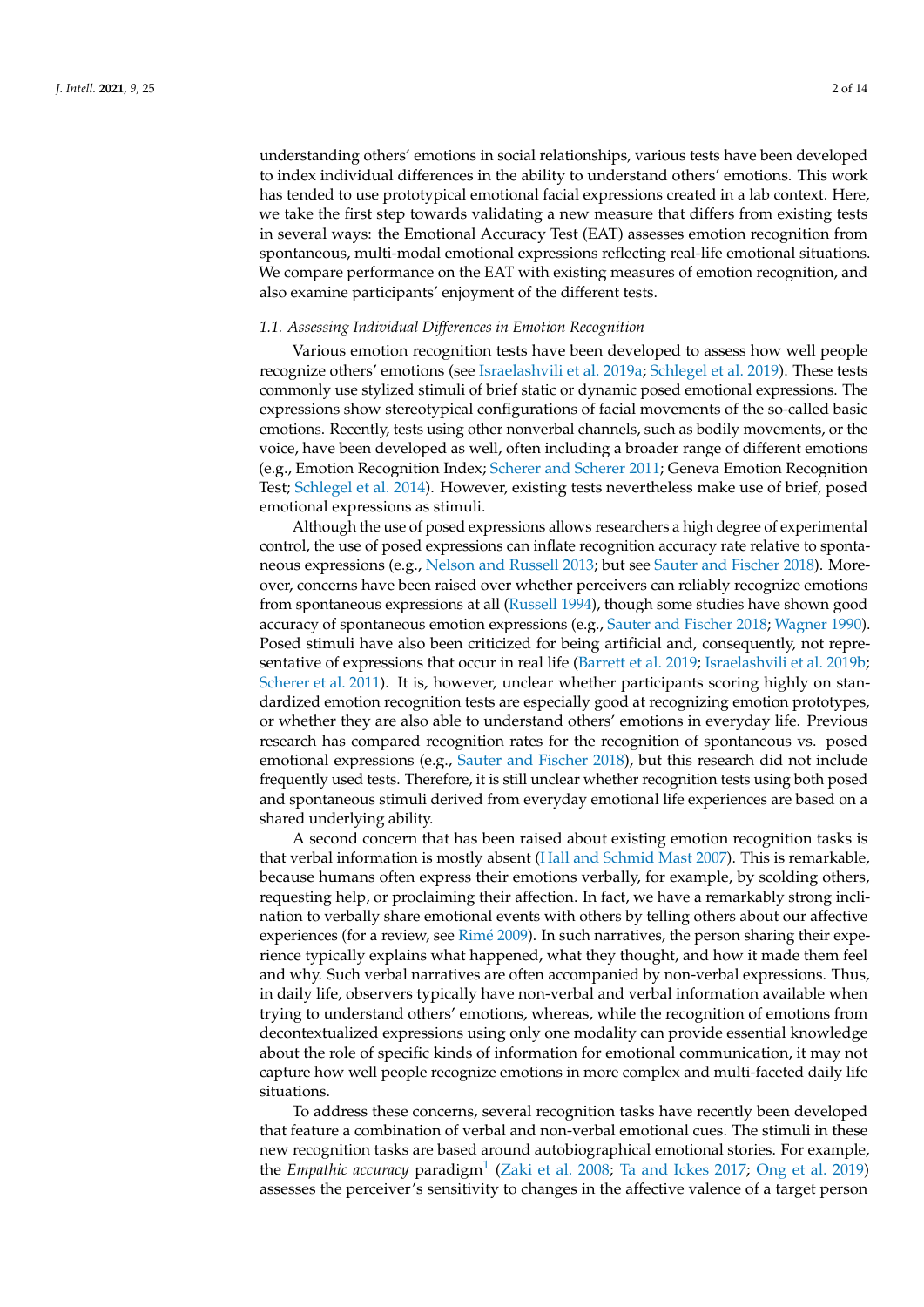sharing an emotional event. In that paradigm, participants judge the target's feelings in terms of broad valence evaluations, namely degrees of positivity or negativity (see, e.g., [Ickes et al.](#page-13-15) [1990;](#page-13-15) [Rauers et al.](#page-13-16) [2013;](#page-13-16) [Wilhelm and Perrez](#page-14-5) [2004\)](#page-14-5) but are not asked to differentiate between emotions of the same valence. Building on this work, we recently developed a new measure, the *Emotional Accuracy Test* (EAT: see [Israelashvili et al.](#page-13-17) [2020a\)](#page-13-17) [2](#page-12-4) . For this test, targets were videotaped sharing autobiographical emotional events from their own life. Afterward, they watched their own video and rated the intensity of 10 different emotions they experienced when telling the story they shared. Next, naive participants are asked to watch the videos and to rate the targets' emotions on the same list and with the same scales as the targets. The similarity between the targets' emotion scores and participants' emotion scores constitute emotional accuracy. The key characteristic of the Emotional Accuracy Test is thus that it takes the experienced emotions of the target—rather than the intended emotion underlying posed expressions—as the basis of accuracy. The test thus measures a perceiver's ability to identify a target's emotions based on multiple types of information (e.g., words, vocal cues, facial and bodily movements) embedded in stories about a genuine emotional event. Both the stimuli and the task arguably map onto daily life situations, such as when people share experiences through video communication.

Yet, in order to examine whether different tests rely on a shared underlying ability, performance with different measures need to be compared within a sample. Emotion recognition ability has been argued to rely on some domain-general abilities [\(Connolly et al.](#page-12-5) [2020;](#page-12-5) [Schlegel et al.](#page-13-18) [2012,](#page-13-18) [2017;](#page-14-6) [Lewis et al.](#page-13-19) [2016\)](#page-13-19), suggesting that the nature of the stimuli and tasks should not matter much. However, comparisons of performance across different types of emotion recognition tests using the same sample are rare. One relevant metaanalysis showed that *nonverbal* emotion recognition tests significantly positively correlated with one another (i.e., an average correlation of  $r = 0.29$ ; [Schlegel et al.](#page-14-6) [2017\)](#page-14-6). In the current study, we examined whether the EAT, using rich autobiographical stimuli with verbal and nonverbal cues, taps the same underlying process as measured by tests using posed, nonverbal stimuli.

When comparing different types of tests, it is also important to consider participants' experience of the test, because this may affect test results. The use of repetitive, posed expressions may lead to a lack of concentration because such judgments are not enjoyable to engage in. Reduced enjoyment can be problematic and have various negative implications for test results [\(DeRight and Jorgensen](#page-12-6) [2015\)](#page-12-6). Based on this rationale, we hypothesized that a test using real autobiographical stories, such as the EAT, would be more enjoyable than using posed expressions.

#### *1.2. The Current Research*

The current research aims to test the convergent validity of the Emotional Accuracy Test (EAT; [Israelashvili et al.](#page-13-17) [2020a\)](#page-13-17). This test is based on *dynamic*, *naturalistic* videos of targets who share emotional stories from their own lives in a way that resembles real-life situations when people use video calls. In other words, the stimuli are not posed, and the emotion displays make use of both verbal content and non-verbal signals.

In order to test convergent validity, we compared performance on the EAT with two measures that are commonly used to test emotion recognition: the Reading the Mind in the Eyes Test (RMET; [Baron-Cohen et al.](#page-12-7) [2001\)](#page-12-7) and the Geneva Emotion Recognition Test (GERT; [Schlegel et al.](#page-14-1) [2014\)](#page-14-1). See Table [1](#page-4-0) for description of these emotion recognition tasks. The RMET consists of *static*, *posed* pictures with minimal emotional information (only eyes). Although the RMET was originally designed to measure the theory of mind (ToM), it correlates strongly with other emotion perception tests, leading recent studies to discuss the RMET as a measure of emotion recognition, and not only of the ToM (for more details, see [Oakley et al.](#page-13-20) [2016;](#page-13-20) [Wilhelm et al.](#page-14-7) [2014\)](#page-14-7). The GERT consists of *dynamic*, *reenacted* stimuli with different nonverbal channels (face, body, and voice). Both the RMET and GERT cover a relatively broad range of emotions. The EAT differs from the RMET and GERT in three ways. First, the RMET and the GERT do not include verbal cues, whereas the EAT does.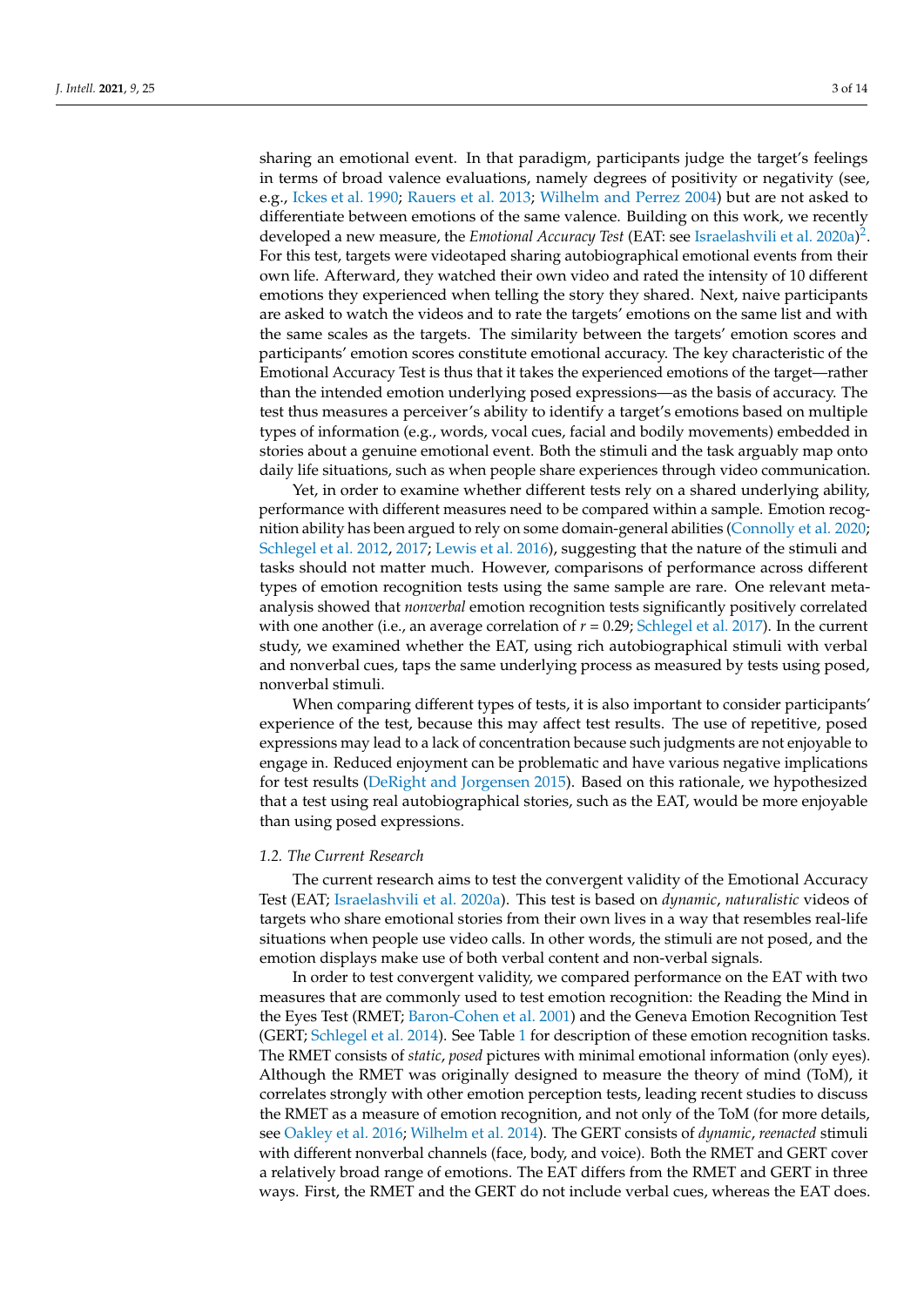Second, the stimuli in the GERT and RMET are posed or enacted, while in the EAT, they are spontaneous. Third, the tests differ in response format: the RMET provides four and the GERT fourteen multiple-choice options. The EAT uses rating scales, one for each relevant emotion (ten in total).

| Task        | Stimuli                   | <b>Emotional Cues</b>                                                | Emotional<br>Expression | <b>Basis of</b><br>Accuracy <sup>3</sup> | <b>Choice Options</b>                                          |
|-------------|---------------------------|----------------------------------------------------------------------|-------------------------|------------------------------------------|----------------------------------------------------------------|
| <b>RMET</b> | <b>Static</b><br>pictures | Eyes (nonverbal)                                                     | Posed                   | Prototypical<br>expression               | Four (select one)                                              |
| <b>GERT</b> | Dynamic<br>videos         | Voice, body and face<br>(nonverbal)                                  | Reenacted               | Prototypical<br>expression               | Fourteen (select one)                                          |
| <b>EAT</b>  | Dynamic<br>videos         | Words, voice, facial and<br>body movements<br>(verbal and nonverbal) | Spontaneous             | Targets'<br>emotions                     | Ten (select all<br>applicable, rate each<br>using $0-6$ scale) |

<span id="page-4-0"></span>**Table 1.** Description of emotion recognition tasks.

*Note.* EAT, Emotional Accuracy Test; GERT, Geneva Emotion Recognition Test; RMET, Reading the Mind in the Eyes Test. An additional feature relevant to the stimuli is that the pictures of the RMET are all black and white, while the videos in the GERT and the EAT are all colorful. An additional feature relevant to the choice options is that in the RMET, every stimulus face is paired with a different four choice options, while in the GERT and the EAT, all stimuli use the same fourteen (GERT) or ten (EAT) choice options.

By comparing performance on the EAT with the other two measures in the same sample, we sought to conduct a robust test of whether emotion recognition tests using prototypical expressions are valid proxies for measuring understanding of others' emotions in more realistic daily life contexts. Finally, because emotion recognition tasks rely on vocabulary (e.g., [Olderbak et al.](#page-13-21) [2015;](#page-13-21) see also supplemental materials in [Israelashvili et al.](#page-13-22) [2020b\)](#page-13-22), we also measured individual differences in verbal IQ in order to test whether the potential relation between the three tests would hold even when individual differences in verbal IQ were statistically controlled.

**Hypothesis 1 (H1).** *We hypothesized that all three recognition tests would be significantly and positively correlated.*

**Hypothesis 2 (H2).** *We further predicted that participants would enjoy the EAT significantly more than the GERT and the RMET.*

Our hypotheses were tested in two studies across two independent samples. The studies, including hypotheses, exclusion criteria, and analysis plan, were preregistered (Study 1: [https://aspredicted.org/blind.php?x=hu2w6g,](https://aspredicted.org/blind.php?x=hu2w6g) accessed on 14 May 2020; Study 2: [https://aspredicted.org/blind.php?x=kq67vw,](https://aspredicted.org/blind.php?x=kq67vw) accessed on 4 November 2020). As Study 2 was a replication that used exactly the same procedure and measures, we report the studies together.

## **2. Method**

#### *2.1. Participants*

*Study 1.* Participants were 161 US citizens, who were high reputation workers (above 95% of previously approved tasks) recruited via Amazon Mechanical Turk (Mturk). Seventy participants were excluded from the analyses because they performed below chance level<sup>[4](#page-12-9)</sup> on one or more tests (recognition tasks or verbal IQ). Eighteen participants were removed because they failed to correctly answer questions measuring attentiveness to the survey instructions. The remaining sample consisted of 74 US citizens ( $M_{\text{age}} = 38$ ,  $SD_{\text{age}} = 12$ ; 46% female, 54% male).

*Study 2.* Participants were 200 UK citizens, who were high reputation workers (above 95% of previously approved tasks) recruited via Prolific Academic. Following our preregistered criteria, we removed (a) seven participants because they performed below chance level on one or more recognition test; (b) two participants because they did not spend the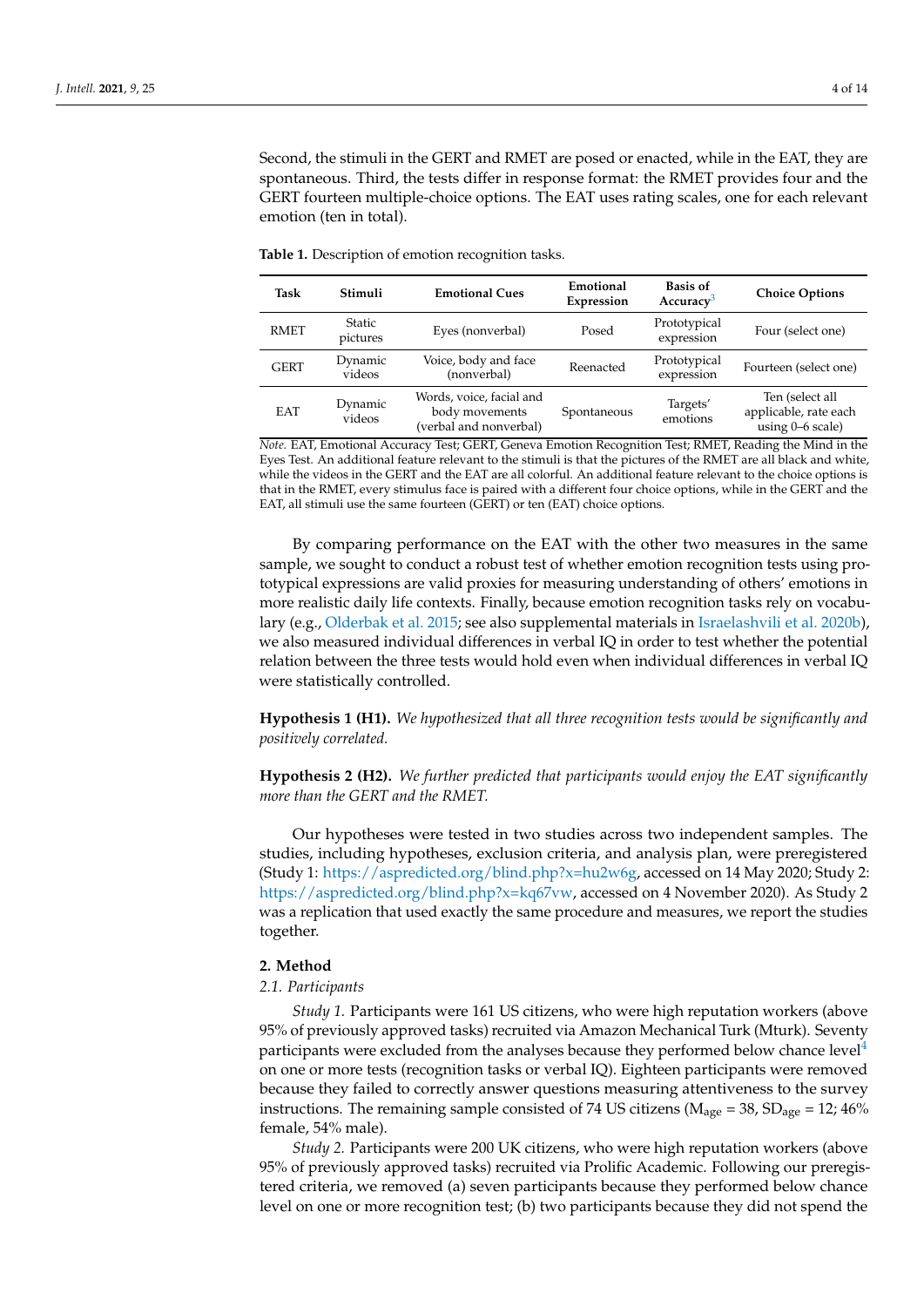minimal time required to perform the test seriously; (c) four participants because they reported technical problems with watching or listening to the videos (resulting from disabled JavaScript on their computers); (d) thirty participants because they failed to correctly answer questions measuring attentiveness to the instructions of the survey. The remaining sample consisted of 157 UK citizens ( $M_{\text{age}} = 36$ ,  $SD_{\text{age}} = 11$ ; 64% female, 36% male).

In both studies, all the participants were currently living in an English-speaking country; for 88% of participants, English was their native language (72/74 in Study 1 and 138/157 in Study 2). A sensitivity analysis conducted in G-power suggested that with the standard criterion of  $\alpha$  = 0.05, the analysis of correlations had a power of 0.80 to detect a medium effect (*r* = 0.3) in Study 1 and a small to medium effect (*r* = 0.2) in Study 2. The Ethics Committee of the Faculty of Social and Behavioral Sciences of the University of Amsterdam approved the study (EC 2020-SP-12183), and we obtained informed consent from all participants.

#### *2.2. Measures*

Reading the Mind in the Eyes Test (RMET). The RMET comprises 36 black and white photos depicting the eye region of 36 white individuals [\(Baron-Cohen et al.](#page-12-7) [2001\)](#page-12-7). Participants are asked to identify the emotional state of each target by choosing one out of four words that each represents an emotional state (e.g., serious, ashamed, alarmed, or bewildered). Response options differ across the stimuli. Responses are scored as correct (1) or incorrect (0); the RMET score is calculated by summing the correct answers. The performance was determined by calculating the percentage of correct responses. The average accurate recognition in Study 1 was  $62\%$  (SD = 19%; Cronbach's  $\alpha$  = 0.84) and 72% in Study 2 (SD = 13%; Cronbach's  $\alpha$  = 0.69).

Geneva Emotion Recognition Test (GERT). We used the short version of the Geneva Emotion Recognition Test [\(Schlegel et al.](#page-14-1) [2014\)](#page-14-1). The test consists of 42 short video clips (duration 1–3 s), in which ten white professional actors (five male, five female) express 14 different emotions: joy, amusement, pride, pleasure, relief, interest, surprise, anger, fear, despair, irritation, anxiety, sadness, and disgust. In each video clip, the actor is visible from their upper torso upward (conveying facial and postural/gestural emotional cues) and pronounces a nonsense-sentence (a series of syllables without semantic meaning). After each clip, participants were asked to choose which one out of the 14 emotions best describes the emotion the actor intended to express. Responses were scored as correct (1) or incorrect (0). Similar to the RMET, the final GERT score was calculated as the percentage of accurate recognition scores. The average recognition level in Study 1 was  $38\%$  (SD =  $15\%$ ; Cronbach's  $\alpha$  = 0.81) and in Study 2 48% (SD = 11%; Cronbach's  $\alpha$  = 0.60).

Emotional Accuracy Test (EAT). In the Emotional Accuracy Test [\(Israelashvili et al.](#page-13-17) [2020a\)](#page-13-17), participants watched four video clips in random order. Each video is between two and three minutes long and consists of an English-speaking woman in her early 20s who describes a genuine emotional autobiographical experience. The targets were asked to talk about an emotional experience from their own life that they felt comfortable sharing. The topics of the four videos were: (1) a parent being ill; (2) a divorced father in a new relationship; (3) emotional distance from family; and (4) problems with an internship (identical to the those used in [Israelashvili et al.](#page-13-17) [2020a;](#page-13-17) Studies 3 and 4; researchers can contact the corresponding author if they want to use these stimuli for research). Each target showed sufficient variability in the reported intensity of her emotions (the variance between the emotions ranged from 2 to 6 intensity points for each target). Participants were asked to watch the videos and to rate the intensity with which the target had experienced each of ten emotions (anger, rage, disappointment, fear, sadness, worry, confusion, surprise, embarrassment, and guilt). Answers were given on a 7-point Likert scale, ranging from 0 = *not at all*; to 6 = *very much*. The targets' own ratings were obtained by asking them to watch their videos (immediately after sharing the event) and to provide ratings of the emotions they felt in the video ("*How would you describe the emotions you have been feeling in the video? For each feeling listed below, indicate whether you were feeling it by moving the slider. If you think a certain label does not apply, you can leave it*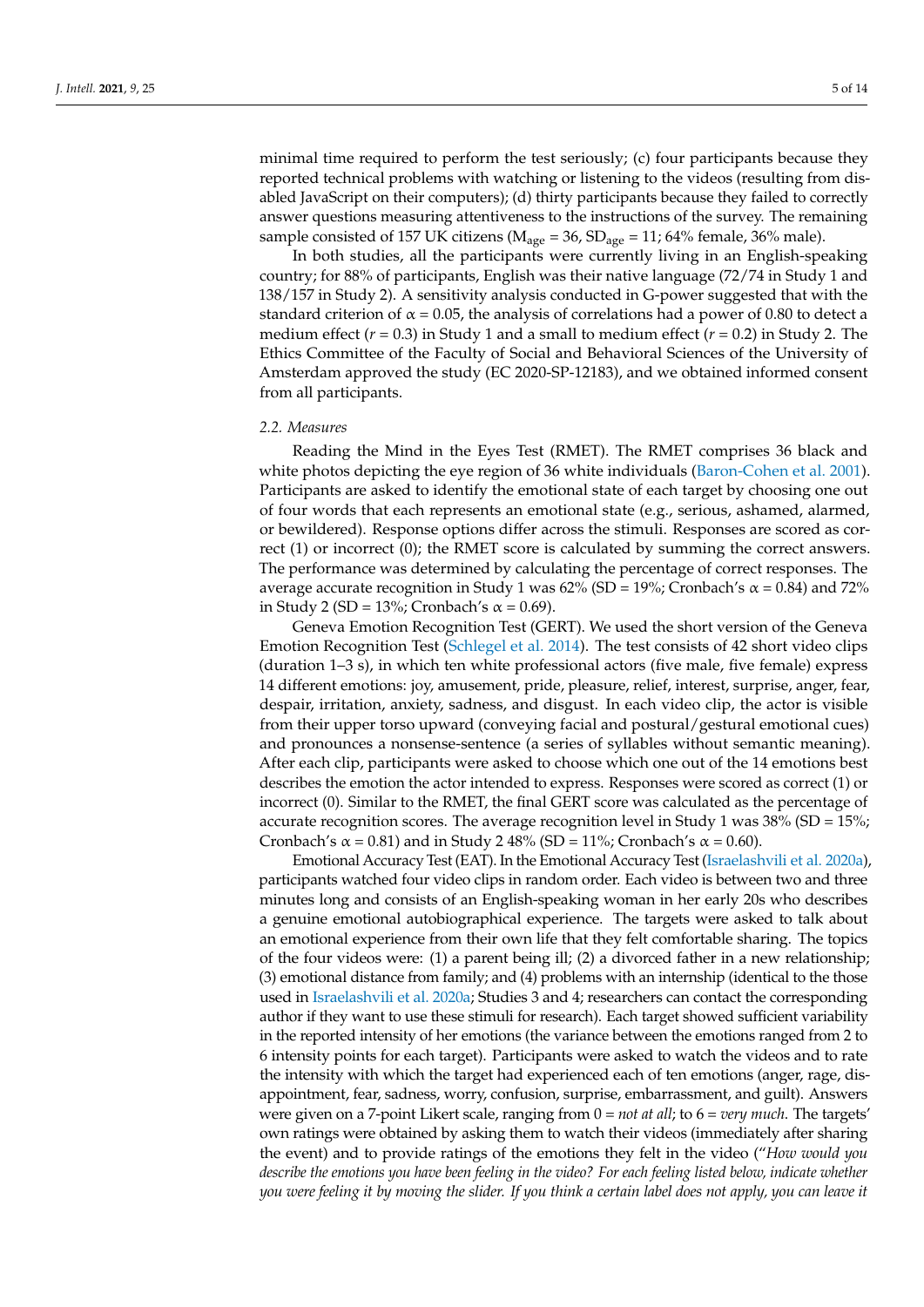*on the "not at all" position.*"). The emotion ratings used the same ten emotions on the same set of Likert scales as presented to the participants. Accuracy was calculated based on the absolute difference between participants' ratings and the target's own ratings, across each of the ten emotion rating scales (larger absolute differences indicate lower accuracy; for a similar approach see [Eyal et al.](#page-12-10) [2018;](#page-12-10) [Zhou et al.](#page-14-8) [2017\)](#page-14-8). We used the average accuracy score across all four targets as the unit of analysis, consistent with previous research on empathic accuracy and emotion recognition (e.g., [Eckland et al.](#page-12-11) [2018;](#page-12-11) [Israelashvili et al.](#page-13-17) [2020a;](#page-13-17) [Mackes et al.](#page-13-23) [2018;](#page-13-23) [Zaki et al.](#page-14-3) [2008\)](#page-14-3), and consistent with the average measure used in other recognition tasks (RMET, GERT). Finally, to simplify the interpretation of this index, the average absolute difference was reversed (−1\* average absolute difference), such that a higher score reflects better accuracy. The average absolute difference between the predicted intensity of emotions of the storytellers and their actual self-ratings across the four videos in Study 1 was 18.3  $(SD = 4.4$ ; intraclass correlation = 0.94) and in Study 2 15.82 (SD = 3.22; intraclass correlation = 0.89). Admittedly, the measure of accuracy based on absolute differences scores is not always suitable, particularly when the resulted measure has poor reliability and scores are difficult to interpret (e.g., [Peter et al.](#page-13-24) [1993\)](#page-13-24). However, in the present study, the reliability of the measure was good. We also believe that the difference scores neatly capture the degree of agreement between perceivers' ratings of targets' emotions with targets' self-reported emotion ratings. Nonetheless, we also applied an alternative calculation of accuracy based on the correlation (rather than absolute difference) between the participants' ratings and the target's own ratings. The findings of both methods were consistent (see Supplemental Materials).

Verbal intelligence (Verbal IQ). To assess verbal intelligence, we used the Shipley Vocabulary Test [\(Shipley](#page-14-9) [1940\)](#page-14-9). For each item, participants are instructed to decide which of four words is most similar to a prompted word. The original version of the test includes forty items; here we used the twenty first items. Verbal IQ was determined by calculating the percentage of correct responses across all twenty items. The average percentage of correct answers in Study 1 was 67% (SD = 18%; Cronbach's  $\alpha$  = 0.78) and in Study 2 was 78% (SD =  $16\%$ ; Cronbach's  $\alpha$  = 0.72).

Enjoyment. After each recognition task, participants were asked to rate how much they had enjoyed the task. Answers were provided on a 7-point Likert scale ranging from 0 = *not at all* to 6 = *very much*. A measure of *enjoyment* was calculated separately for each task for use in the analysis reported below. The average enjoyment across all three recognition tasks was relatively high (Study 1: *M* = 4.27, SD = 1.37; Study 2: *M* = 3.98,  $SD = 1.19$ .

#### *2.3. Procedure*

Participants thus completed three emotion recognition tests: the Reading the Mind in the Eyes Test (RMET), the Geneva Emotion Recognition Test (GERT), and the Emotional Accuracy Test (EAT). In Study 1, a technical problem resulted in the EAT being presented first, followed by the RMET and the GERT in randomized order. In Study 2, all three tests were presented in randomized order. In both studies, all tests were presented without time restrictions. After each recognition test, participants rated how much they enjoyed taking that task before proceeding to the next task. Finally, we administered the Verbal IQ task<sup>[5](#page-12-12)</sup>.

#### **3. Results**

Emotion recognition performance. Our first hypothesis was that performance on the three recognition tests would be significantly positively correlated. Since the variables in Studies 1 and 2 were not normally distributed (Shapiro–Wilk test > 0.90, *p* < 0.001; see distributions in the Supplemental Materials), we used the Spearman correlation coefficient. However, in keeping with our preregistered analysis plan, we also provided the results for the Pearson correlations. Table [2](#page-7-0) presents the bivariate correlations of performance on the three tests. The findings of both studies show that, as predicted, individuals who performed better on the EAT also performed better on the GERT and the RMET (see Figure [1\)](#page-8-0).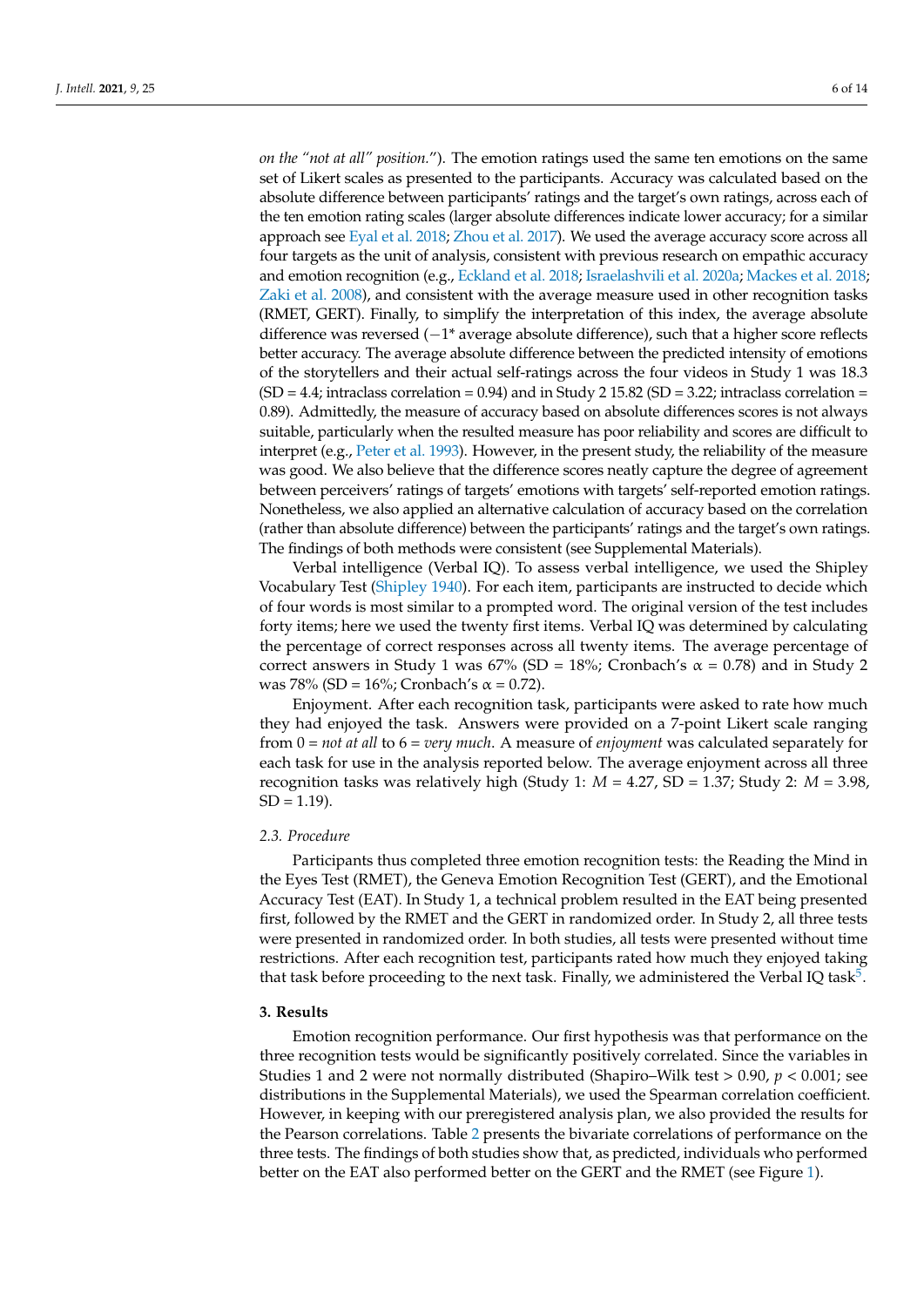<span id="page-7-0"></span>

| Table 2. Pearson and Spearman rho correlation coefficients for the associations of performance as measured across pairs of |  |
|----------------------------------------------------------------------------------------------------------------------------|--|
| tasks, in Study 1 and 2.                                                                                                   |  |

| Study 1 ( $N = 74$ ; USA, MTurk) |                           |                           |                           |                                     |                           |                           |                           |
|----------------------------------|---------------------------|---------------------------|---------------------------|-------------------------------------|---------------------------|---------------------------|---------------------------|
| Pearson's r                      | <b>EAT</b>                | <b>GERT</b>               | <b>RMET</b>               | Spearman's rho                      | <b>EAT</b>                | <b>GERT</b>               | <b>RMET</b>               |
| <b>GERT</b>                      | $0.59***$<br>(0.41, 0.72) |                           |                           | <b>GERT</b>                         | $0.55***$<br>(0.37, 0.69) |                           |                           |
| <b>RMET</b>                      | $0.60***$<br>(0.43, 0.73) | $0.65***$<br>(0.49, 0.76) |                           | <b>RMET</b>                         | $0.55***$<br>(0.37, 0.69) | $0.65***$<br>(0.49, 0.77) |                           |
| Verbal IQ                        | $0.31***$<br>(0.09, 0.51) | $0.37***$<br>(0.15, 0.55) | $0.45***$<br>(0.24, 0.61) | Verbal IQ                           | $0.39***$<br>(0.18, 0.57) | $0.34***$<br>(0.12, 0.53) | $0.45***$<br>(0.25, 0.62) |
|                                  |                           |                           |                           | Study 2 ( $N = 157$ ; UK; Prolific) |                           |                           |                           |
| Pearson's r                      | <b>EAT</b>                | <b>GERT</b>               | <b>RMET</b>               | Spearman's rho                      | <b>EAT</b>                | <b>GERT</b>               | <b>RMET</b>               |
| <b>GERT</b>                      | $0.25**$<br>(0.10, 0.39)  |                           |                           | <b>GERT</b>                         | $0.22**$<br>(0.07, 0.36)  |                           |                           |
| <b>RMET</b>                      | $0.26**$<br>(0.11, 0.40)  | $0.34***$<br>(0.19, 0.47) |                           | <b>RMET</b>                         | $0.25**$<br>(0.10, 0.39)  | $0.25**$<br>(0.10, 0.39)  |                           |
| Verbal IQ                        | 0.15<br>$(-0.01, 0.30)$   | $0.33***$<br>(0.18, 0.46) | $0.29***$<br>(0.14, 0.43) | Verbal IQ                           | 0.04<br>$(-0.12, 0.20)$   | $0.24$ **<br>(0.09, 0.38) | $0.25**$<br>(0.10, 0.39)  |

*Note.* All patterns of significant positive correlations between the three tasks remained the same when variance explained by Verbal IQ was partialled out (see Table S1 in the Supplemental Materials). EAT—Emotional Accuracy; GERT—Geneva Emotion Recognition Test; RMET—Reading the Mind in the Eyes Test; Verbal IQ; \*  $p < 0.05$ ; \*\*  $p < 0.01$ ; \*\*\*  $p < 0.001$ ; 95% confidence intervals (lower, upper).

> We also found that the performance on all three tests was correlated with verbal IQ (see Table [2\)](#page-7-0). Accordingly, we exploratorily examined correlations between the three recognition tasks while statistically controlling for individual differences in verbal IQ. Findings showed that performance across all three tests remained positively significantly correlated above and beyond their link to verbal IQ (for Study 1: *r* > 0.5, *p* < 0.001; for Study 2: *r* > 0.2, *p* < 0.02, see Supplemental Table S1).

> Enjoyment of taking the test. Our second hypothesis was that participants would report enjoying the EAT more than the other tasks (GERT, RMET). To test this hypothesis, we conducted a one-way analysis of variance (ANOVA) with a repeated measure. We entered the test (EAT, RMET, GERT) as the within-subject factor, and enjoyment as the dependent variable. We utilized Greenhouse–Geisser correction to adjust ANOVA values for sphericity, and we used Bonferroni correction to adjust the significance levels of all follow-up analyses to account for multiple comparisons.

> Both studies found significant differences in enjoyment across tests (see Table [3\)](#page-8-1): Study 1: *F* (1.7, 124.7) = 18.6, *p* < 0.001; η<sup>p</sup> <sup>2</sup> = 0.205; Study 2: *F* (1.9, 289.7) = 3.67, *p* = 0.03;  $\eta_p^2$  = 0.023. Follow-up analyses indicated that participants enjoyed taking the EAT significantly more than taking the RMET: Study 1:  $t(72) = 3.96$ ,  $p < 0.001$ , Cohen's d = 0.46; Study 2:  $t(156) = 2.14$ ,  $p = 0.034$ , Cohen's d = 0.17. Findings also showed that participants enjoyed taking the EAT more than taking the GERT in Study 1:  $t(72) = 5.17$ ,  $p < 0.001$ , Cohen's d = 0.61, and comparable to the GERT in Study 2:  $t(156) = 0.17$ ,  $p = 0.87$ , Cohen's d = 0.01. The findings from Study 1 thus fully, and Study 2 partially, support Hypothesis 2, demonstrating that while participants found all three tests quite pleasant, they tended to enjoy the EAT more than the other tests.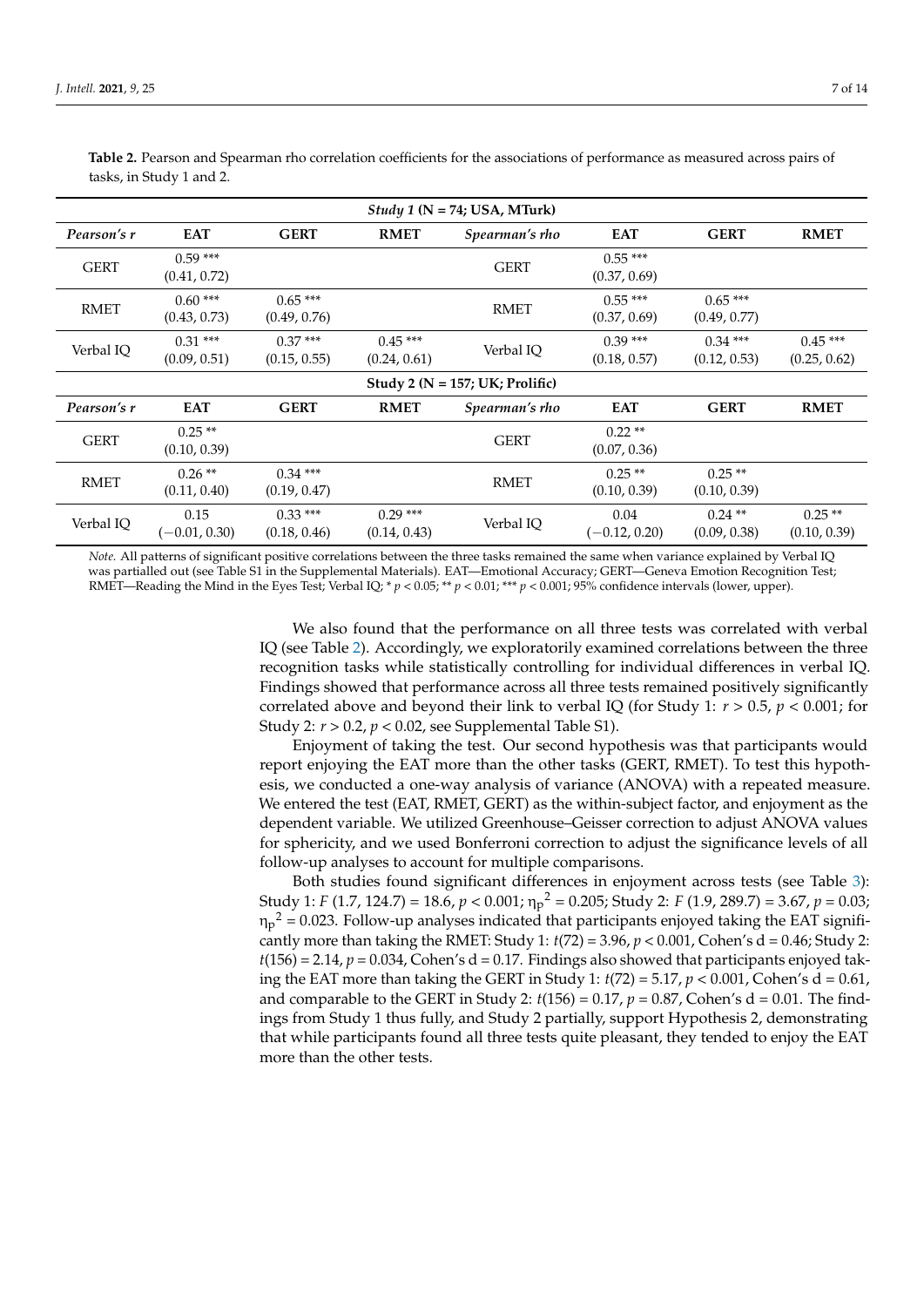<span id="page-8-0"></span>

Figure 1. The relationship between accurate emotion recognition on the EAT and the GERT (left) and the RMET (right), in in Study 1 (upper panel) and Study 2 (lower panel). *Note.* Grey denotes 95% confidence intervals. Study 1 (upper panel) and Study 2 (lower panel). *Note.* Grey denotes 95% confidence intervals.

|         | EAT            | <b>GERT</b>       | <b>RMET</b>               |
|---------|----------------|-------------------|---------------------------|
| Study 1 | $4.77a$ (1.21) | $3.85^{b}$ (1.85) | 4.16 $\frac{b}{1.59}$     |
| Study 2 | $4.09a$ (1.41) | $4.07a$ (1.53)    | 3.78 $\frac{b}{c}$ (1.56) |

<span id="page-8-1"></span>Table 3. Mean (and SD) values of enjoyment participants reported for the completion of the EAT vs.  $\frac{1}{2}$ . The Table 2) variety we explore  $\frac{1}{2}$ . The three three three three three correlations between the three correlations between the three correlations between the three correlations of  $\frac{1}{2}$ . The correlati the RMET vs. GERT tasks, in Study 1 (USA) and Study 2 (UK).

*Note.* EAT—Emotional Accuracy Test; GERT—Geneva Emotion Recognition Test; RMET—Reading the Mind in the Eyes. Within each study, numbers that do not share a superscript differ significantly at  $p < 0.05$ , with Bonferroni correction.

Comparing the results of Study 1 and 2. Our results point to consistent individual differences in performance across emotion recognition tasks. While the *direction* of the effect was significant and positive across both Studies 1 and 2, the *strength* of the observed effect in Study 2 ( $r = 0.22$ ) was significantly lower than that in Study 1—( $r = 0.55$ ) Z = 2.75,  $p = 0.01$  even though we utilized identical criteria for data-cleaning and analysis. We do not have a theoretical explanation for this difference; we consider it likely that it may reflect variance in the true effect size between different studies (i.e., sampling error). The reliabilities of the measurements obtained in Study 2 also were lower than in Study 1, which can partly account for differences in the correlations (i.e., lower reliability sets a lower boundary for the maximal correlation between two measurements; see [Schmitt](#page-14-10) [1996;](#page-14-10) [Kenny](#page-13-25) [2013\)](#page-13-25). In addition, there is a general tendency of studies with American participants to show stronger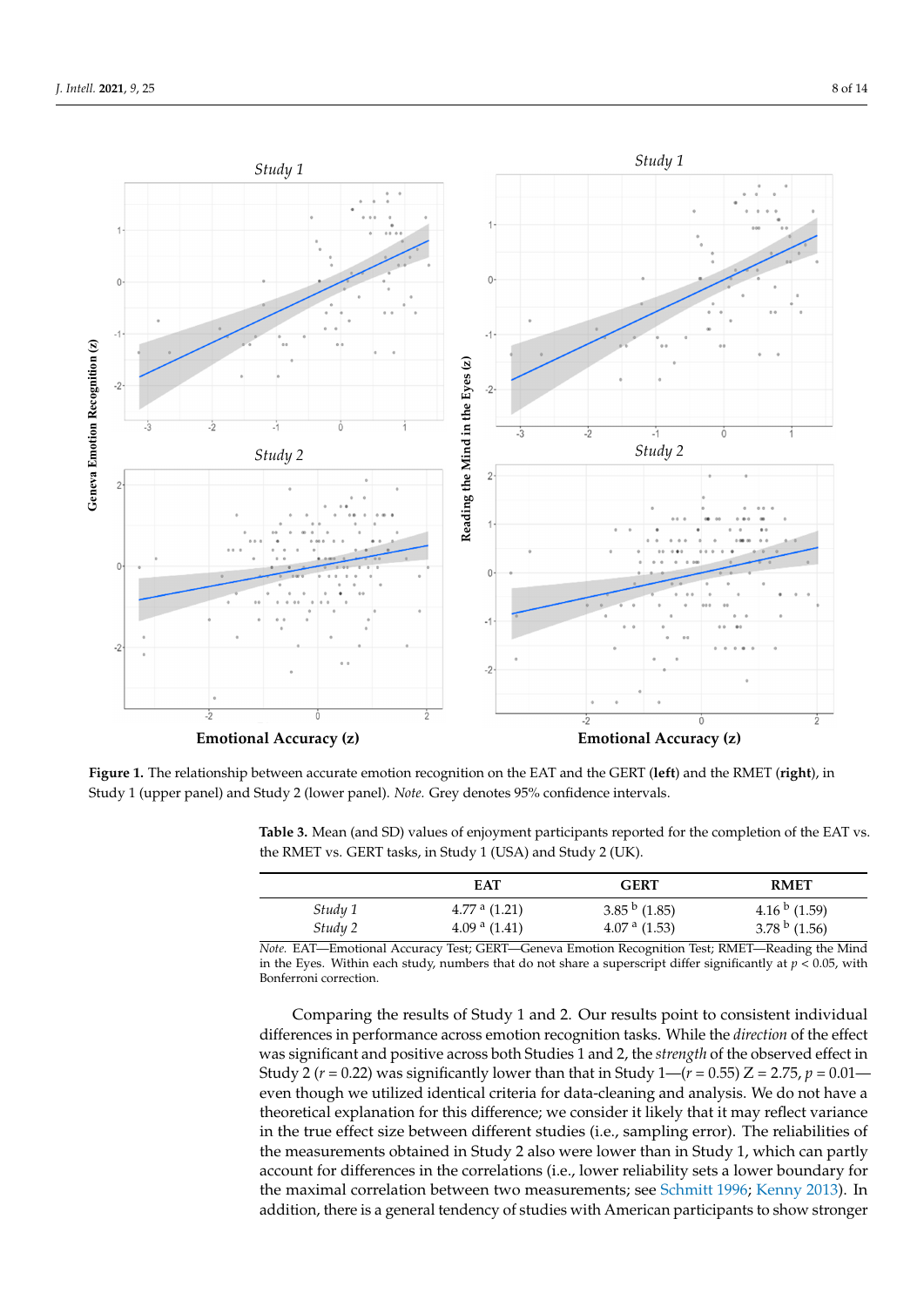effects than those using samples from other countries (e.g., [Fanelli and Ioannidis](#page-12-13) [2013\)](#page-12-13), pointing to a potential cultural difference.

The estimations of correlations observed in Study 2 were more in the range of the average correlations observed in previous studies reviewed by [Schlegel et al.](#page-14-6) [\(2017;](#page-14-6) *r* = 0.29 for the relation between performance on different nonverbal recognition tests and *r* = 0.15 for the relation between posed and spontaneous recognition tests). Thus, while Studies 1 and 2 showed different strengths of effects, both clearly point to significant positive correlations between performance on different recognition tests, which aligns with the results from the meta-analysis of Schlegel and colleagues (2017).

#### **4. Discussion**

Across two independent samples, we investigated the convergent validity of a newly developed emotion recognition measure, the Emotional Accuracy Test (EAT). This test uses spontaneous rather than prototypical, posed expressions as stimuli and examines emotion recognition in terms of the agreement between perceivers' ratings of targets' emotions with targets' self-reported emotion ratings. Convergent validity of the EAT was assessed by comparing performance on the EAT with scores on two well-established measures of emotion recognition ability that employ static (RMET) and dynamic (GERT) posed or enacted nonverbal expressions. We found support for our preregistered hypothesis, demonstrating that individuals' performance broadly aligns across these three different tasks. This finding remained robust even when individual differences in verbal IQ were statistically controlled, suggesting that the interrelations between these different recognition tests were not merely due to individual differences in verbal IQ. Furthermore, we found that participants reported significantly more enjoyment of the EAT compared with the RMET (Studies 1 and 2) and the GERT (Study 1).

The current research complements and extends existing knowledge by showing that individuals' ability to recognize others' emotions is relatively consistent, not only among nonverbal tasks but also when comparing performance across dramatically different emotion stimuli. The stimuli involved in each test differed on several important features: containing only non-verbal information vs. verbal and nonverbal information, posed or enacted vs. spontaneous expressions, and brief displays vs. several minutes. Moreover, accuracy was defined on the basis of different criteria across the tasks. In the EAT, the criterion for accuracy is agreement with the subjective self-report of emotional experience by the person who shared the story, while in the other two tests, the criterion for accuracy is agreement with the researchers (RMET) or the intended emotion (GERT). Nevertheless, on average, individuals who performed better on one task also performed better on the other tasks. On a practical level, our finding suggests that performance, as assessed using established paradigms frequently used to measure the recognition of non-verbal emotional expressions, do constitute valid proxies to understanding others' emotions in more realistic settings. This conclusion, however, only partly aligns with existing research. For example, one previous study found that performance on emotion recognition tests using prototypical expressions was not correlated with accuracy in recognizing the valence of spontaneous emotional expressions portrayed during naturalistic dyadic interactions [\(Sze et al.](#page-14-11) [2012\)](#page-14-11). The lack of association could be attributed to differences between recognizing multiple discrete emotions with varying intensities (as in the current paper) vs. recognizing valence (as in [Sze et al.](#page-14-11) [2012;](#page-14-11) but see also [Brown et al.](#page-12-14) [2018\)](#page-12-14). Thus, future research is needed to clarify under what conditions non-verbal and prototypical emotional expressions constitute valid proxies to understanding others' emotions complex real-world settings.

Other factors might also contribute to the positive relation between the three tests, including the activation of shared cognitive processes and the reliance on language. Connolly and colleagues (2020) noted that understanding the meaning of emotional expressions makes demands on working memory. It requires holding all expressive cues in mind while attending to response options in order to make a judgment. When participants are unsure about the correct response, they may be able to use cognitive strategies (e.g., method of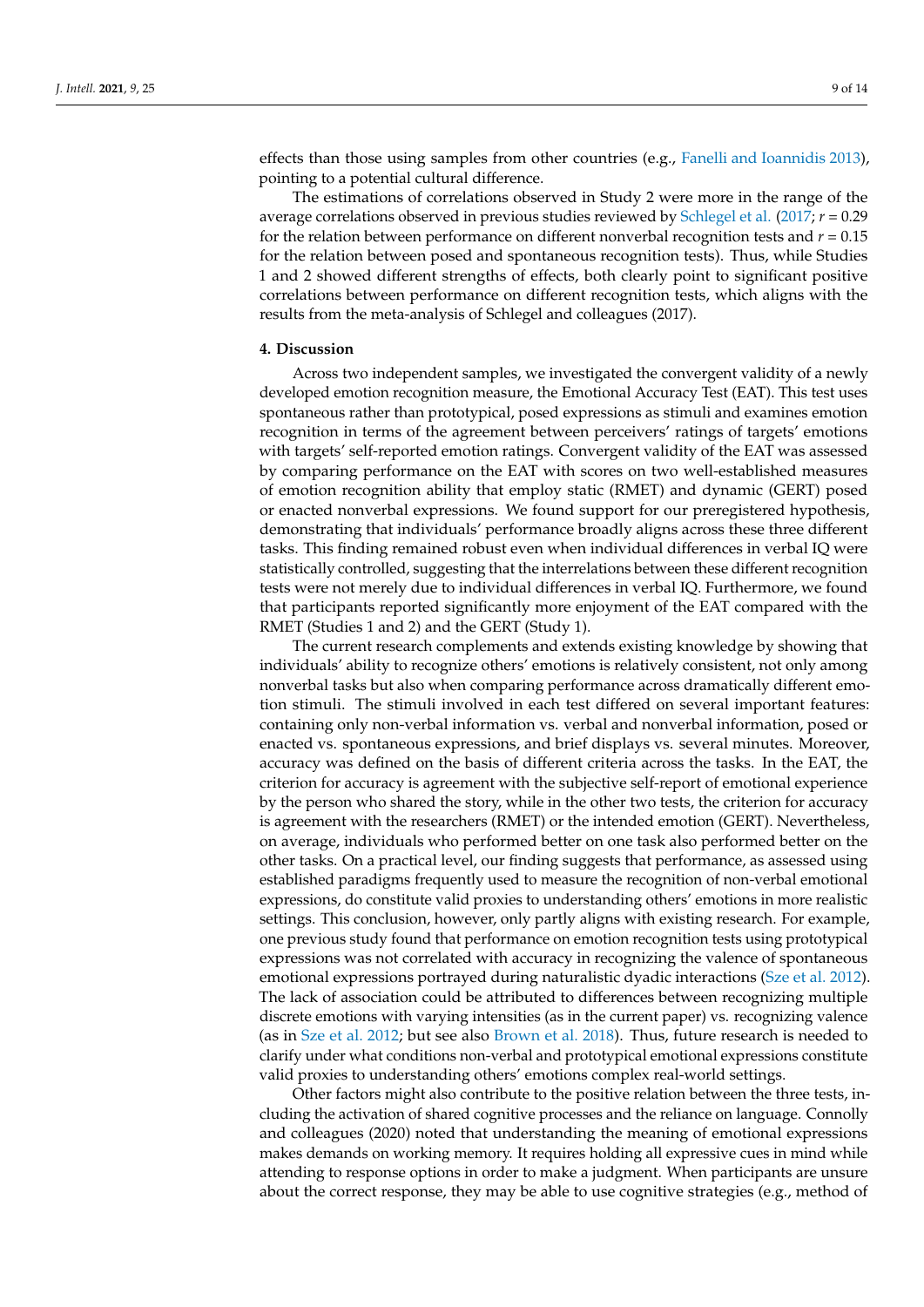elimination) to decipher the intended expression. Given that all three tests require participants to make judgments of emotion stimuli, shared cognitive resources may explain part of the associations we found. Another possible explanation for the correlation across recognition tests might be that all tasks require an understanding of language to complete the test. The relation between the three tests may thus result from their association with verbal IQ (see [Jones et al.](#page-13-26) [2011;](#page-13-26) [Tang et al.](#page-14-12) [2020\)](#page-14-12). To directly account for this possibility, we exploratorily examined correlations between the three recognition tasks when controlling for individual differences in verbal IQ. Findings showed that performance across all three tests remained positively and significantly correlated. This finding provides evidence that the ability to understand others' emotions accurately is related to, yet separate from, vocabulary per se.

Finally, previous research has shown that spontaneous expressions are more recognizable when they are more prototypical [\(Sauter and Fischer](#page-13-8) [2018\)](#page-13-8). The stimuli used in this paper reflected how people share their emotional experiences in daily life, and thus the present stimuli are really different in nature from the posed, short and prototypical stimuli that are used in most other tests. Still, it is possible that the spontaneous expressions displayed in the videos included momentary prototypical emotions that our participants could have used to accurately rate the targets' emotions, which might also contribute to the positive relation between the three tests.

Intriguingly, we also found differences in the strength of associations (across the three tests) between the US vs. UK sample. Future research will be needed to examine whether such differences are consistent and how they can be explained. For example, cultural distinctions might reflect differential familiarity with the tests, or indirectly result from cultural differences in response biases for rating scales (e.g., [Lee et al.](#page-13-27) [2002\)](#page-13-27).

We found that participants enjoyed taking the EAT more than other tasks in Study 1. However, this large effect might have reflected the fact that participants completed the EAT before the other two tests. In Study 2, all tasks were presented in random order, and we observed a small, yet significant effect showing that participants enjoyed the EAT and the GERT (both tests with dynamic stimuli and spontaneous or enacted expressions) more than the RMET (which uses static stimuli, posed expressions). The findings of both studies thus suggest that participants' enjoyment of the EAT is equal to or higher than the other two tests. Each stimulus of the EAT consists of a person sharing a real emotional experience from their own life, arguably making these stimuli highly relatable. The content of the emotional experiences and the individuals sharing their experiences were different for each stimulus, ensuring variability for participants. Although repetitive elements of test environments are designed to reduce cognitive demand, confusion, and distractions, they might also reduce enjoyment. We posit that the enjoyment participants experience when completing the task may help some individuals to concentrate more and perform better.

The present study was not intended to test whether the EAT is a *better* test than other emotion recognition tests. Different approaches have different pros and cons. Using more standardized, posed repetitive stimuli allows researchers to select a single communication channel (e.g., eyes) and to control many features of the stimuli. However, low ecological validity may be a concern for studies with more relational aims (e.g., the role of shared life experiences for understanding others' emotions; see [Israelashvili et al.](#page-13-17) [2020a\)](#page-13-17). The choice of test must depend on the research question at hand; the EAT offers an additional emotion recognition tool with a unique set of features that we hope will be useful to researchers interested in emotion recognition.

Nevertheless, we also want to acknowledge some limitations of the EAT. Firstly, the videos feature negative emotional events shared by female targets. We used female targets because previous research has found that women tend to share their feelings more extensively than men (e.g., Rimé [et al.](#page-13-28) [1991\)](#page-13-28), and to minimize individual differences unrelated to the main research question. Further research is needed to test whether the positive relation between performance on the EAT and the GERT and RMET would be observed with other targets (e.g., men) and with different emotional content (e.g., positive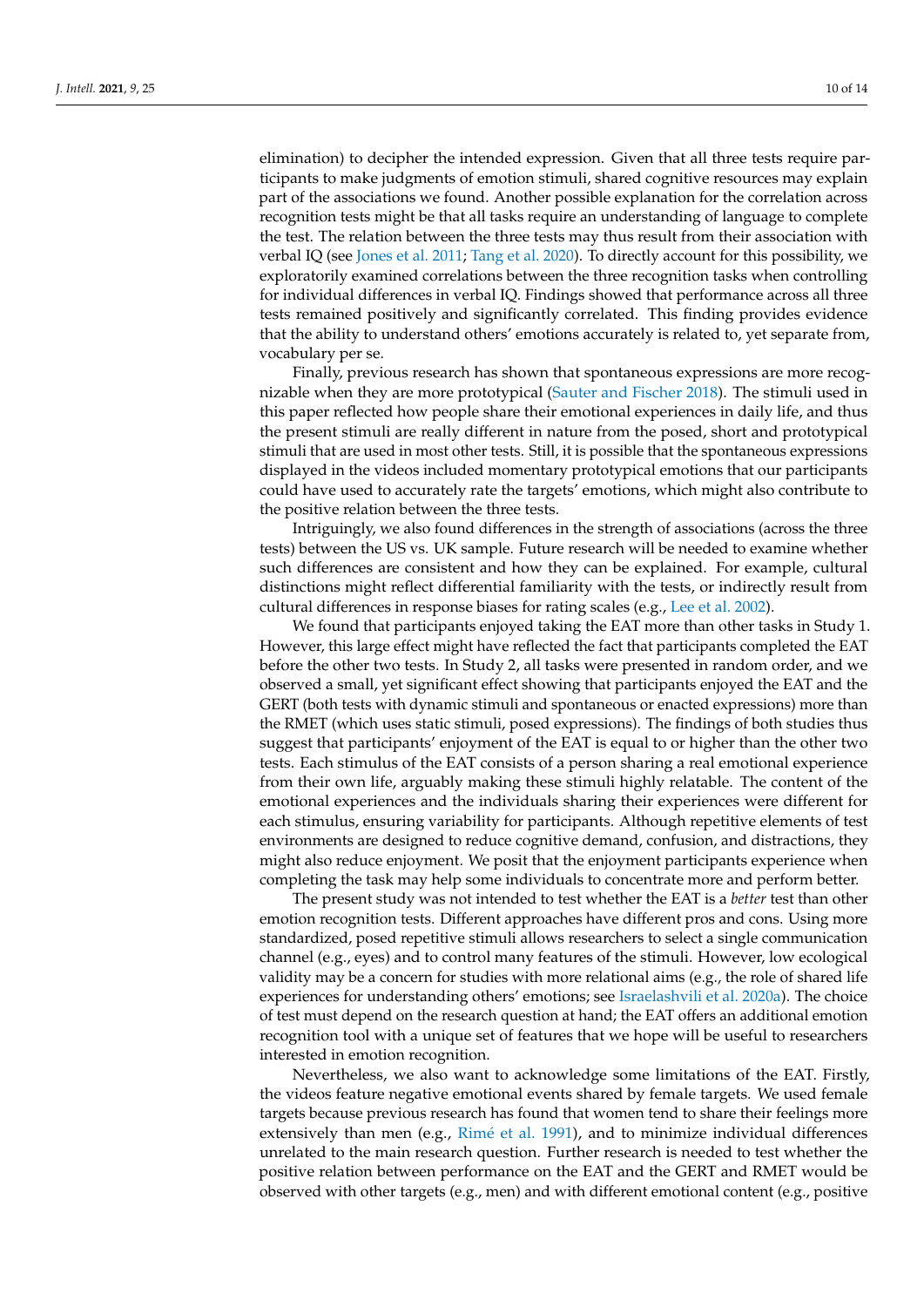stories) and languages other than English. As the GERT and the RMET are not limited to negative emotions nor female targets or any verbal content, we expect the pattern of results to hold. We thus speculate that the shared underlying ability to understand others' emotions is activated across different emotions (positive and negative) and different targets (men and women). Yet, a robustness check for the conclusion that emotion recognition tests using prototypical expressions are valid proxies for spontaneous expressions would be best achieved by replicating the present findings using targets with diverse levels of expressivity and variability in emotion intensity.

Another limitation is that we operationalized accuracy of emotion recognition as a match between participants' and targets' ratings. Naturally, targets themselves may not have been accurate in assessing their own emotions; thus, accuracy may be less objective than the term suggests. However, in the realm of interpersonal understanding, the target's reports of how they felt may be more relevant than some objective established criteria when operationalizing emotion recognition accuracy.

How might the targets have generated the ratings of their own emotions, subsequently used as the "ground truth" in the calculation of perceiver–target agreement of the EAT. Targets were instructed to provide ratings of the emotions they expressed in the video, rather than in the situation described in the story. The emotional judgments were likely also based on the recollection of the emotions the targets experienced when the original event happened. We presume that targets' self-rating indeed represents how they experienced their emotional state at the time of the video, and therefore, that the Emotional Accuracy Test measures the agreement between emotions experienced by the self vs. those perceived by a third party.

In sum, we believe that the EAT has both ecological validity (real emotional stories) and convergent validity (convergent pattern with external measures of performance), making it appropriate for measuring the understanding of others' emotions. Future studies will be needed to establish additional psychometric properties of the EAT, including test– retest reliability and discriminant validity.

### **5. Conclusions**

A frequently raised concern with emotion recognition tests that use posed prototypical emotion expressions is their ecological validity, and thus whether they are useful in predicting emotion understanding in daily life settings. We, therefore, developed a new emotion recognition test, the Emotional Accuracy Test (EAT), using more spontaneous and natural emotional stimuli. Our findings show that the EAT is positively correlated with two other emotion recognition tests using prototypical expressions but is more pleasant for participants. Thus, we suggest that researchers have considerable degrees of freedom in choosing which test to use, depending on the goal of their research.

**Supplementary Materials:** The following are available online at [https://www.mdpi.com/article/10](https://www.mdpi.com/article/10.3390/jintelligence9020025/s1) [.3390/jintelligence9020025/s1,](https://www.mdpi.com/article/10.3390/jintelligence9020025/s1) Figure S1: Illustration of emotional accuracy based on the absolute difference between attributed emotions and emotions of the target, Figure S2: Key variables, their distributions, and interrelations for Studies 1 and 2, Table S1: Interrelations of key variables when controlling for verbal IQ scores.

**Author Contributions:** Conceptualization, J.I., L.S.P., D.A.S. and A.H.F.; formal analysis, J.I.; funding acquisition, D.A.S. and A.H.F.; supervision, D.A.S. and A.H.F.; visualization, J.I.; writing—original draft, J.I.; writing—review and editing, J.I., L.S.P., D.A.S. and A.H.F. All authors have read and agreed to the published version of the manuscript.

**Funding:** This research received no external funding.

**Institutional Review Board Statement:** The study was conducted according to the guidelines of the Declaration of Helsinki, and approved by the Ethics Committee of the Faculty of Social and Behavioral Sciences of the University of Amsterdam (protocol code: EC 2020-SP-12183, date of approval 14-05-2020.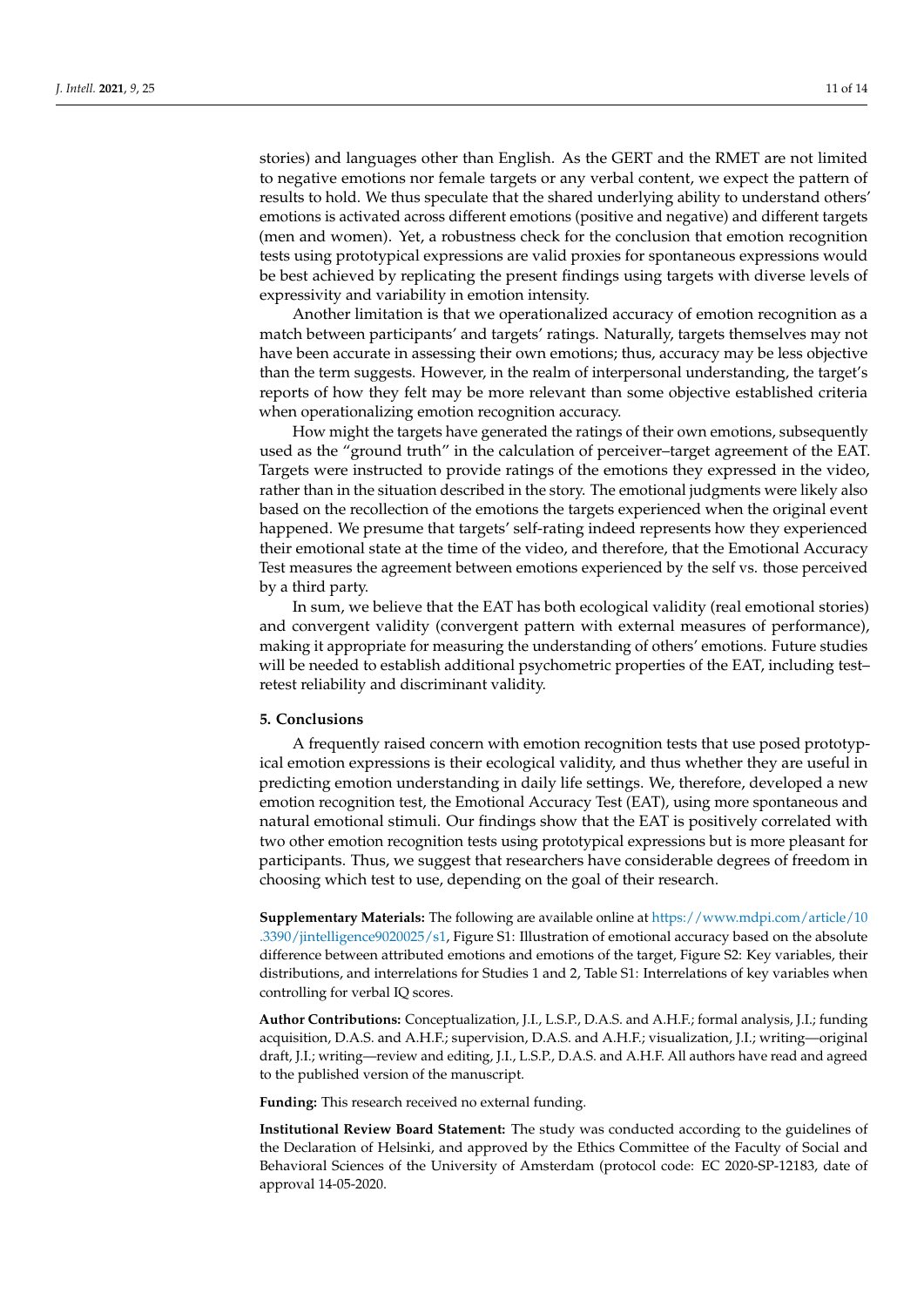**Informed Consent Statement:** Informed consent was obtained from all participants involved in the study.

**Data Availability Statement:** The data presented in this study are available on request from the corresponding author.

**Conflicts of Interest:** The authors declare no conflict of interest.

## **Notes**

- <span id="page-12-3"></span><sup>1</sup> Noteworthy is the classical, dyadic version of the empathic accuracy paradigm (e.g., [Ickes et al.](#page-13-15) [1990;](#page-13-15) [Stinson and Ickes](#page-14-13) [1992\)](#page-14-13). One limitation of this original version of the paradigm is that the paradigm was used each time with new target individuals. There was thus no standard test to utilize across studies. Here, we focus our discussion on a more recent version of the empathic accuracy paradigm, which involves a standard set of target individuals to be utilized across different studies, making each finding directly comparable to previous findings using the same stimulus set.
- <span id="page-12-4"></span><sup>2</sup> The *Emotional Accuracy Test* discussed in the present manuscript is identical to the recognition test originally described in [Israelashvili et al.](#page-13-17) [\(2020a\)](#page-13-17): which referred to *accurate emotion recognition*.
- <span id="page-12-8"></span><sup>3</sup> Readers should note that some emotion categories in these tasks (GERT, RMET) do not have a prototypical expression (e.g., playful). Nonetheless, we refer to them as prototypical since we presume that resemblance with prototypical (rather than idiosyncratic) representations of emotional expressions guided the production (GERT) and the selection (RMET) of all emotional stimuli included in these tests.
- <span id="page-12-9"></span><sup>4</sup> This inclusion criterion was not preregistered for Study 1. Our decision to nevertheless apply it was primarily informed by reviewers' comments about the need to report only reliable data. Importantly, all patterns of findings reported in this manuscript remain the same (or stronger) when the excluded participants are included in the analyses.
- <span id="page-12-12"></span>Participants also completed the Interpersonal Reactivity Index (IRI; [Davis](#page-12-15) [1983\)](#page-12-15) and the Ten Items Personality Inventory. We also asked whether participants had had similar life experiences to those described in the videos and assessed their empathic responses toward the person in the video by eliciting written support messages. These measures were collected for research questions not addressed in the present manuscript. Here, we focus on measures and analyses directly relevant for testing our hypotheses, as specified in the preregistration of the current study.

### **References**

- <span id="page-12-7"></span>Baron-Cohen, Simon, Sally Wheelwright, Jacqueline Hill, Yogini Raste, and Ian Plumb. 2001. The "Reading the Mind in the Eyes" test revised version: A study with normal adults, and adults with Asperger syndrome or high-functioning autism. *Journal of Child Psychology and Psychiatry* 42: 241–51. [\[CrossRef\]](http://doi.org/10.1111/1469-7610.00715) [\[PubMed\]](http://www.ncbi.nlm.nih.gov/pubmed/11280420)
- <span id="page-12-2"></span>Barrett, Lisa Feldman, Ralph Adolphs, Aleix Martinez, Stacy Marsella, and Seth Pollak. 2019. Emotional expressions reconsidered: Challenges to inferring emotion in human facial movements. *Psychological Science in the Public Interest* 20: 1–68. [\[CrossRef\]](http://doi.org/10.1177/1529100619832930) [\[PubMed\]](http://www.ncbi.nlm.nih.gov/pubmed/31313636)
- <span id="page-12-14"></span>Brown, Casey L., Sandy J. Lwi, Madeleine S. Goodkind, Katherine P. Rankin, Jennifer Merrilees, Bruce L. Miller, and Robert W. Levenson. 2018. Empathic accuracy deficits in patients with neurodegenerative disease: Association with caregiver depression. *American Journal of Geriatric Psychiatry* 26: 484–93. [\[CrossRef\]](http://doi.org/10.1016/j.jagp.2017.10.012) [\[PubMed\]](http://www.ncbi.nlm.nih.gov/pubmed/29289452)
- <span id="page-12-5"></span>Connolly, Hannah L., Carmen E. Lefevre, Andrew W. Young, and Gary J. Lewis. 2020. Emotion recognition ability: Evidence for a supramodal factor and its links to social cognition. *Cognition* 197: 104166. [\[CrossRef\]](http://doi.org/10.1016/j.cognition.2019.104166) [\[PubMed\]](http://www.ncbi.nlm.nih.gov/pubmed/31951857)
- <span id="page-12-15"></span>Davis, Mark. 1983. Measuring Individual Differences in Empathy: Evidence for a Multidimensional Approach. *Journal of Personality and Social Psychology* 44: 113–26.
- <span id="page-12-6"></span>DeRight, Jonathan, and Randall S. Jorgensen. 2015. I just want my research credit: Frequency of suboptimal effort in a non-clinical healthy undergraduate sample. *The Clinical Neuropsychologist* 29: 101–17. [\[CrossRef\]](http://doi.org/10.1080/13854046.2014.989267) [\[PubMed\]](http://www.ncbi.nlm.nih.gov/pubmed/25494327)
- <span id="page-12-11"></span>Eckland, Nathaniel S., Teresa M. Leyro, Wendy Berry Mendes, and Renee J. Thompson. 2018. A multi-method investigation of the association between emotional clarity and empathy. *Emotion* 18: 638. [\[CrossRef\]](http://doi.org/10.1037/emo0000377) [\[PubMed\]](http://www.ncbi.nlm.nih.gov/pubmed/29172622)
- <span id="page-12-1"></span>Elfenbein, Hillary Anger, Abigail A. Marsh, and Nalini Ambady. 2002. Emotional intelligence and the recognition of emotion from facial expressions. In *The Wisdom in Feeling: Psychological Processes in Emotional Intelligence*. Edited by Lisa Feldman Barrett and Peter Salovey. New York: Guilford Press, pp. 37–59.
- <span id="page-12-0"></span>Elfenbein, Hillary Anger, Maw Der Foo, Judith White, Hwee Hoon Tan, and Voon Chuan Aik. 2007. Reading your counterpart: The benefit of emotion recognition accuracy for effectiveness in negotiation. *Journal of Nonverbal Behavior* 31: 205–23. [\[CrossRef\]](http://doi.org/10.1007/s10919-007-0033-7)
- <span id="page-12-10"></span>Eyal, Tal, Mary Steffel, and Nicholas Epley. 2018. Perspective mistaking: Accurately understanding the mind of another requires getting perspective, not taking perspective. *Journal of Personality and Social Psychology* 114: 547. [\[CrossRef\]](http://doi.org/10.1037/pspa0000115)
- <span id="page-12-13"></span>Fanelli, Daniele, and John P. A. Ioannidis. 2013. US studies may overestimate effect sizes in softer research. *Proceedings of the National Academy of Sciences of the United States of America* 110: 15031–36. [\[CrossRef\]](http://doi.org/10.1073/pnas.1302997110)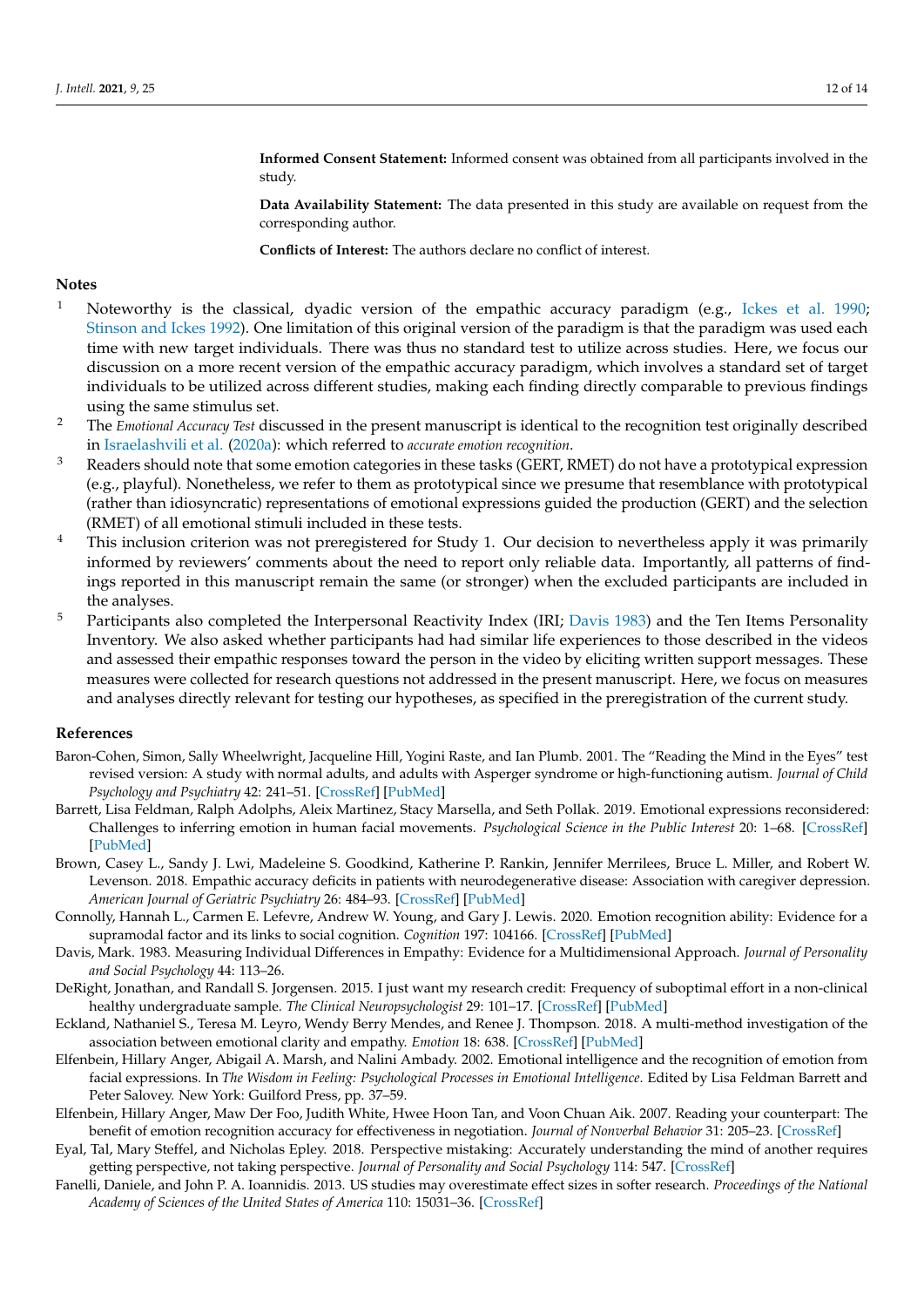- <span id="page-13-0"></span>Fischer, Agneta H., and Antony S. R. Manstead. 2016. Social functions of emotion and emotion regulation. In *Handbook of Emotions*, 4th ed. Edited by Lisa Feldman Barrett, Michael Lewis and Jeannette M. Haviland-Jones. New York: The Guilford Press, pp. 424–39.
- <span id="page-13-3"></span>Halberstadt, Amy G., Susanne A. Denham, and Julie C. Dunsmore. 2001. Affective social competence. *Social Development* 10: 79–119. [\[CrossRef\]](http://doi.org/10.1111/1467-9507.00150)
- <span id="page-13-12"></span>Hall, Judith A., and Marianne Schmid Mast. 2007. Sources of accuracy in the empathic accuracy paradigm. *Emotion* 7: 438–46. [\[CrossRef\]](http://doi.org/10.1037/1528-3542.7.2.438) [\[PubMed\]](http://www.ncbi.nlm.nih.gov/pubmed/17516820)
- <span id="page-13-1"></span>Hall, Judith A., Susan A. Andrzejewski, and Jennelle E. Yopchick. 2009. Psychosocial correlates of interpersonal sensitivity: A meta-analysis. *Journal of Nonverbal Behavior* 33: 149–80. [\[CrossRef\]](http://doi.org/10.1007/s10919-009-0070-5)
- <span id="page-13-4"></span>Hampson, Elizabeth, Sari M. van Anders, and Lucy I. Mullin. 2006. A female advantage in the recognition of emotional facial expressions: Test of an evolutionary hypothesis. *Evolution and Human Behavior* 27: 401–16. [\[CrossRef\]](http://doi.org/10.1016/j.evolhumbehav.2006.05.002)
- <span id="page-13-15"></span>Ickes, William, Linda Stinson, Victor Bissonnette, and Stella Garcia. 1990. Naturalistic social cognition: Empathic accuracy in mixed-sex dyads. *Journal of Personality and Social Psychology* 59: 730–42. [\[CrossRef\]](http://doi.org/10.1037/0022-3514.59.4.730)
- <span id="page-13-5"></span>Israelashvili, Jacob, Disa Sauter, and Agneta Fischer. 2019a. How Well Can We Assess Our Ability to Understand Others' Feelings? Beliefs About Taking Others' Perspectives and Actual Understanding of Others' Emotions. *Frontiers in Psychology* 10: 1080. [\[CrossRef\]](http://doi.org/10.3389/fpsyg.2019.02475)
- <span id="page-13-10"></span>Israelashvili, Jacob, Ran. R. Hassin, and Hillel Aviezer. 2019b. When emotions run high: A critical role for context in the unfolding of dynamic, real-life facial affect. *Emotion* 19: 558. [\[CrossRef\]](http://doi.org/10.1037/emo0000441)
- <span id="page-13-17"></span>Israelashvili, Jacob, Disa Sauter, and Agneta Fischer. 2020a. Different faces of empathy: Feelings of similarity disrupt recognition of negative emotions. *Journal of Experimental Social Psychology* 87: 103912. [\[CrossRef\]](http://doi.org/10.1016/j.jesp.2019.103912)
- <span id="page-13-22"></span>Israelashvili, Jacob, Disa Sauter, and Agneta Fischer. 2020b. Two facets of affective empathy: Concern and distress have opposite relationships to emotion recognition. *Cognition and Emotion* 34: 1112–22. [\[CrossRef\]](http://doi.org/10.1080/02699931.2020.1724893) [\[PubMed\]](http://www.ncbi.nlm.nih.gov/pubmed/32046586)
- <span id="page-13-26"></span>Jones, Catherine R. G., Andrew Pickles, Milena Falcaro, Anita J. S. Marsden, Francesca Happé, Sophie K. Scott, Disa Sauter, Jenifer Tregay, Rebecca J. Phillips, Gillian Baird, and et al. 2011. A multimodal approach to emotion recognition ability in autism spectrum disorders. *Journal of Child Psychology and Psychiatry* 52: 275–85. [\[CrossRef\]](http://doi.org/10.1111/j.1469-7610.2010.02328.x)
- <span id="page-13-25"></span>Kenny, David A. 2013. Issues in the measurement of judgmental accuracy. In *Understanding Other Minds: Perspectives from Developmental Social Neuroscience*. Oxford: Oxford University Press, pp. 104–16.
- <span id="page-13-27"></span>Lee, Jerry W., Patricia S. Jones, Yoshimitsu Mineyama, and Xinwei Esther Zhang. 2002. Cultural differences in responses to a Likert scale. *Research in Nursing & Health* 25: 295–306.
- <span id="page-13-19"></span>Lewis, Gary J., Carmen E. Lefevre, and Andrew W. Young. 2016. Functional architecture of visual emotion recognition ability: A latent variable approach. *Journal of Experimental Psychology: General* 145: 589–602. [\[CrossRef\]](http://doi.org/10.1037/xge0000160)
- <span id="page-13-23"></span>Mackes, Nuria K., Dennis Golm, Owen G. O'Daly, Sagari Sarkar, Edmund J. S. Sonuga-Barke, Graeme Fairchild, and Mitul A. Mehta. 2018. Tracking emotions in the brain–revisiting the empathic accuracy task. *NeuroImage* 178: 677–86. [\[CrossRef\]](http://doi.org/10.1016/j.neuroimage.2018.05.080) [\[PubMed\]](http://www.ncbi.nlm.nih.gov/pubmed/29890323)
- <span id="page-13-7"></span>Nelson, Nicole L., and James A. Russell. 2013. Universality revisited. *Emotion Review* 5: 8–15. [\[CrossRef\]](http://doi.org/10.1177/1754073912457227)
- <span id="page-13-20"></span>Oakley, Beth F., Rebecca Brewer, Geoffrey Bird, and Caroline Catmur. 2016. Theory of mind is not theory of emotion: A cautionary note on the Reading the Mind in the Eyes Test. *Journal of Abnormal Psychology* 125: 818. [\[CrossRef\]](http://doi.org/10.1037/abn0000182) [\[PubMed\]](http://www.ncbi.nlm.nih.gov/pubmed/27505409)
- <span id="page-13-21"></span>Olderbak, Sally, Oliver Wilhelm, Gabriel Olaru, Mattis Geiger, Meghan W. Brenneman, and Richard D. Roberts. 2015. A psychometric analysis of the reading the mind in the eyes test: Toward a brief form for research and applied settings. *Frontiers in Psychology* 6: 1503. [\[CrossRef\]](http://doi.org/10.3389/fpsyg.2015.01503)
- <span id="page-13-14"></span>Ong, Desmond, Zhengxuan Wu, Zhi-Xuan Tan, Marianne Reddan, Isabella Kahhale, Alison Mattek, and Jamil Zaki. 2019. Modeling emotion in complex stories: The Stanford Emotional Narratives Dataset. *IEEE Transactions on Affective Computing*. [\[CrossRef\]](http://doi.org/10.1109/TAFFC.2019.2955949)
- <span id="page-13-24"></span>Peter, Paul, Gilbert A. Churchill Jr., and Tom J. Brown. 1993. Caution in the use of difference scores in consumer research. *Journal of Consumer Research* 19: 655–62. [\[CrossRef\]](http://doi.org/10.1086/209329)
- <span id="page-13-16"></span>Rauers, Antje, Elisabeth Blanke, and Michaela Riediger. 2013. Everyday empathic accuracy in younger and older couples: Do you need to see your partner to know his or her feelings? *Psychological Science* 24: 2210–17. [\[CrossRef\]](http://doi.org/10.1177/0956797613490747)
- <span id="page-13-28"></span><span id="page-13-13"></span>Rimé, Bernard. 2009. Emotion Elicits the Social Sharing of Emotion: Theory and Empirical Review. *Emotion Review* 1: 60–85. [\[CrossRef\]](http://doi.org/10.1177/1754073908097189) Rimé, Bernard, Batja Mesquita, Stefano Boca, and Pierre Philippot. 1991. Beyond the emotional event: Six studies on the social sharing of emotion. *Cognition & Emotion* 5: 435–65.
- <span id="page-13-9"></span>Russell, James A. 1994. Is there universal recognition of emotion from facial expression? A review of the cross-cultural studies. *Psychological Bulletin* 115: 102–41. [\[CrossRef\]](http://doi.org/10.1037/0033-2909.115.1.102) [\[PubMed\]](http://www.ncbi.nlm.nih.gov/pubmed/8202574)
- <span id="page-13-8"></span><span id="page-13-2"></span>Salovey, Peter, and John D. Mayer. 1990. Emotional Intelligence. *Imagination, Cognition and Personality* 9: 185–211. [\[CrossRef\]](http://doi.org/10.2190/DUGG-P24E-52WK-6CDG)
- Sauter, Disa A., and Agneta H. Fischer. 2018. Can perceivers recognize emotions from spontaneous expressions? *Cognition & Emotion* 32: 504–15.
- <span id="page-13-6"></span>Scherer, Klaus R., and Ursula Scherer. 2011. Assessing the ability to recognize facial and vocal expressions of emotion: Construction and validation of the emotion recognition Index. *Journal of Nonverbal Behavior* 35: 305–26. [\[CrossRef\]](http://doi.org/10.1007/s10919-011-0115-4)
- <span id="page-13-11"></span>Scherer, Klaus R., Elizabeth Clark-Polner, and Marcello Mortillaro. 2011. In the eye of the beholder? Universality and cultural specificity in the expression and perception of emotion. *International Journal of Psychology* 46: 401–35. [\[CrossRef\]](http://doi.org/10.1080/00207594.2011.626049)
- <span id="page-13-18"></span>Schlegel, Katja, Didier Grandjean, and Klaus R. Scherer. 2012. Emotion recognition: Unidimensional ability or a set of modality- and emotion-specific skills? *Personality and Individual Differences* 53: 16–21. [\[CrossRef\]](http://doi.org/10.1016/j.paid.2012.01.026)